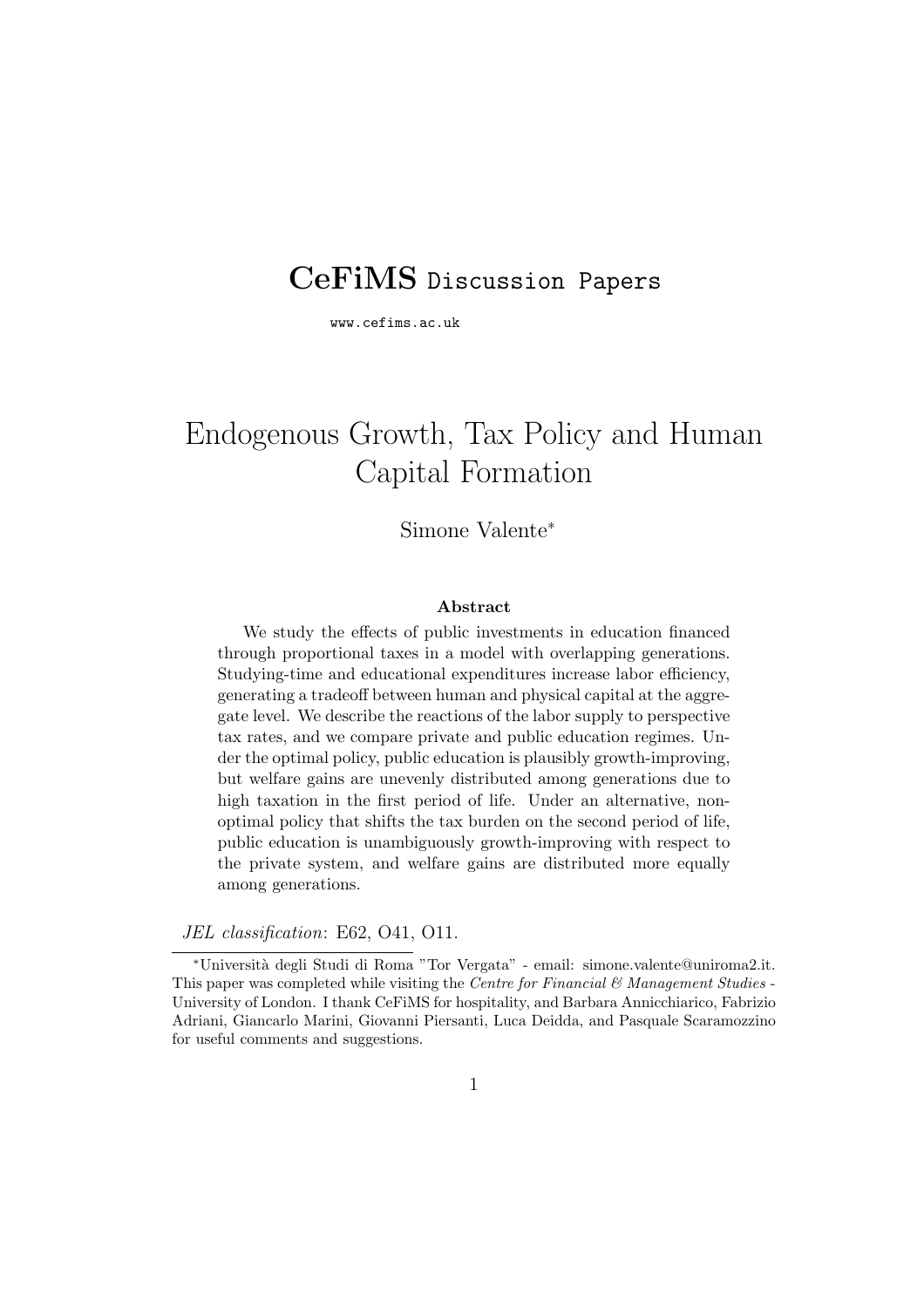# **1 Introduction**

There is a considerable amount of recent literature exploring the implications of the life-cycle hypothesis in endogenous growth models. After the pioneering contributions of Romer (1986) and Lucas (1988), the assumption that human capital is the engine of economic growth has been exploited to address policy and distributional issues (e.g. Azariadis and Drazen, 1990; Glomm and Ravikumar, 1992; Jappelli and Pagano, 1994; 1999; De Gregorio and Kim, 2000). This paper studies the effects of educational expenditures and taxation on growth, welfare and intergenerational equity. We present a model with two overlapping generations of consumers-workers, where young individuals devote part of their time to study (De Gregorio, 1996; Bouzahzah et al., 2002; Yakita, 2003). Studying-time and educational expenditures increase labor efficiency in the subsequent period of life through a learning technology, which determines long-run growth (Buiter and Kletzer, 1995). Newborn generations inherit a positive fraction of individual knowledge from the current state of the economy. This intergenerational externality makes the market equilibrium sub-optimal, implying an active role for public intervention (Docquier and Michel, 1999).

The effects of fiscal policies are analyzed by comparing two different education systems, a private school regime, where young individuals pay their own education costs, and a public school regime, where education is financed through proportional taxes on labor earnings. Our first aim is to characterize optimal policies: we solve the standard Ramsey-problem, deriving a simple fiscal rule that decentralizes optimal allocations in the public regime. The optimal scheme involves high public propensity to spend in education, and high tax rates on young generations. The reason is that agents do not internalize the benefits of knowledge transmission: in the private regime human capital formation is below socially optimal levels, while the optimal fiscal policy in the public regime implies higher studying time.

We analyze the reactions of the labor supply to perspective tax rates, showing that optimal policies improve long-run growth for plausible ranges of the values of parameters. However, the benefits of public education are unevenly distributed among generations. Since adults do not save, taxes on young individuals reduce aggregate savings. Consequently, individual utility may be higher in the private education regime in the short run, while latein-time generations are better off in the public school system, due to welfare gains stemming from growth.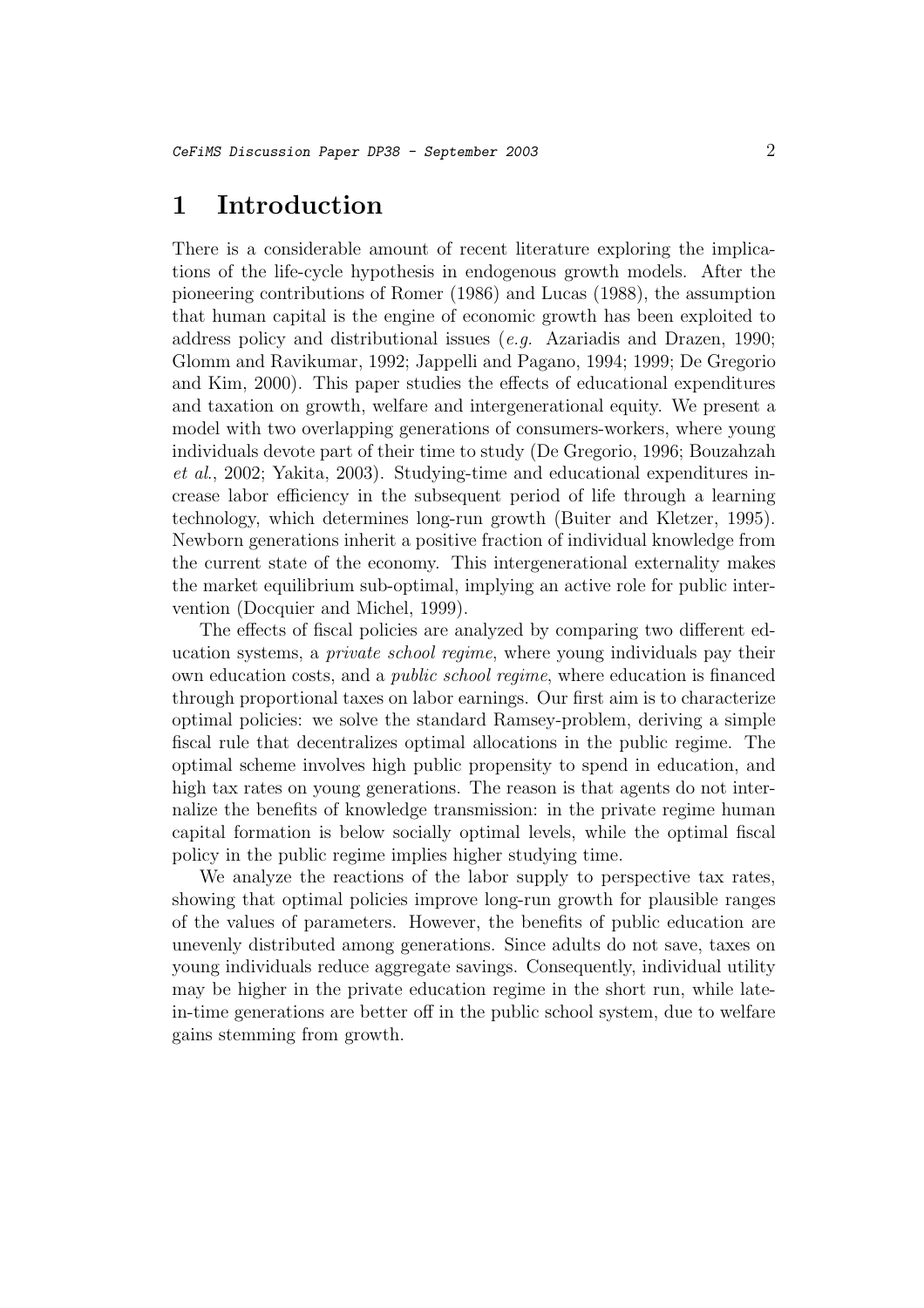We study alternative tax policies which redistribute the social benefits of public education among generations: we assume that the government, instead of pursuing optimal policies, shifts the tax burden from the first to the second period of life. We consider a particular fiscal rule, which we call labor-neutral taxation. Under this policy, tax rates are adjusted so that working time is equal between public and private regimes. We show that labor-neutral taxation in the public regime implies higher growth with respect to the private system. This result hinges on a crowding-in mechanism: public education increases disposable income of young generations, and physical capital is higher; the government taxes adult generations, that would otherwise consume their income, to finance expenditures; public investments increase human capital formation, and the long-run growth rate is always higher with respect to the private regime.

The issue of intergenerational equity is tackled by comparing individual welfare under labor-neutral versus optimal policies. Optimal policies reduce the accumulation of physical capital, whereas labor-neutral policies sustain short-run output through increased savings. Hence, the welfare of early-intime generations is higher under labor-neutral policies. A numerical example confirms that optimal policies may yield high long-run growth, while intertemporal benefits are distributed more equally when young generations are allowed to postpone the cost of education.

# **2 The model**

In order to compare welfare and growth under alternative school systems, we consider two economies indexed by  $i = A, B$ , with identical technologies, preferences, population and initial endowments. We assume a constant population of consumers-workers who live for two periods: in period  $t$  there are  $n$  young and  $n$  adult individuals, and each young inherits individual knowledge from the current state of the economy. Knowledge is represented by  $\bar{h}^i$ , measured in terms of labor-efficiency units. Individuals are endowed with one unit of time: in the first period of life a fraction  $(1 - \ell_t^i)$  is devoted to study, and  $\ell_i^i \bar{h}_t^i$  labor units are supplied for production. In the second period, individuals only work, and consume all their income. Labor choices of young individuals generate a tradeoff between human and physical capital at the aggregate level: studying in the first period of life implies higher potential labor income when adult; working allows to save in the form of interest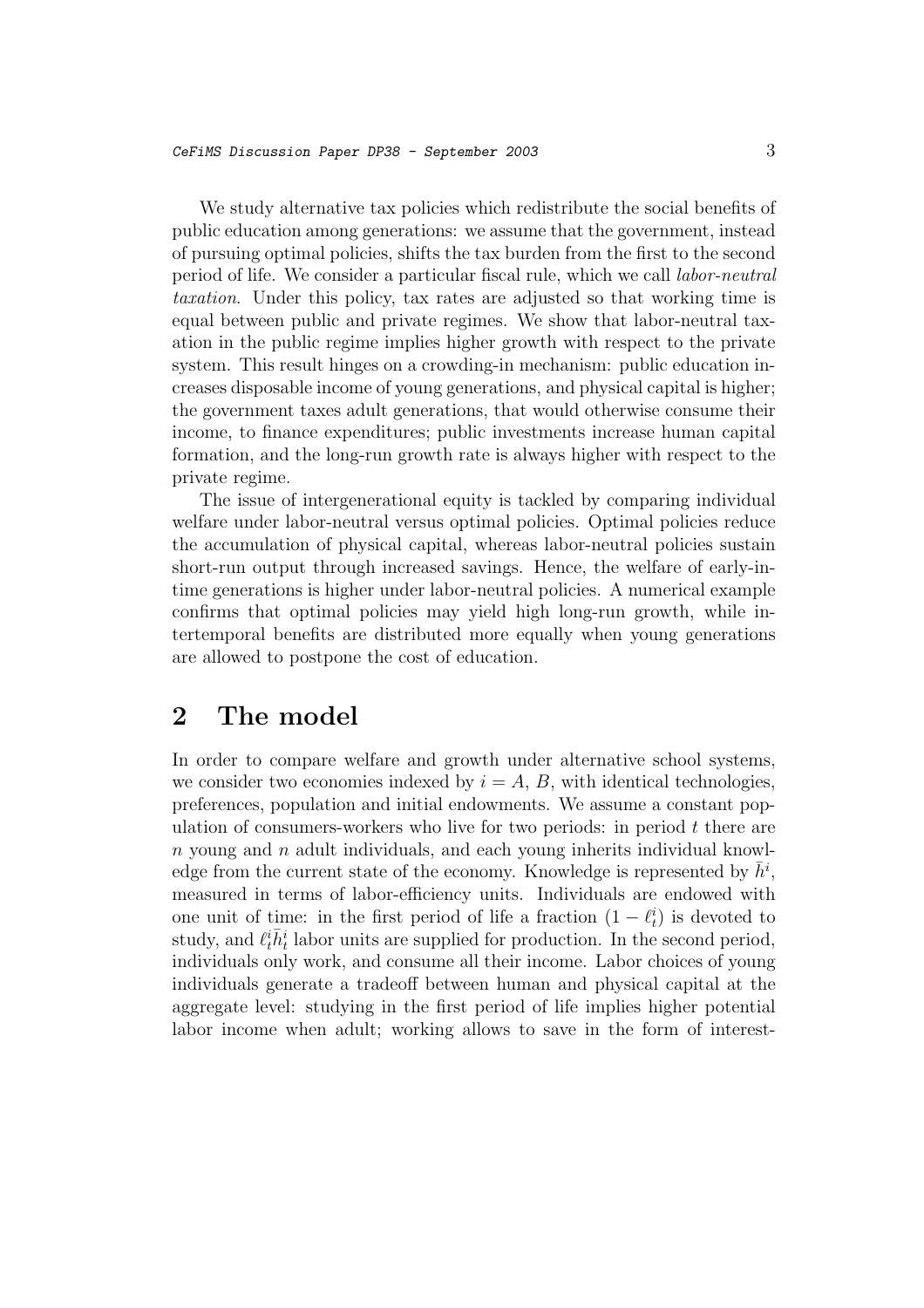bearing physical capital. The level of efficiency achieved at the beginning of the second period of life depends on studying time and school quality  $E^i$ , according to the learning technology

$$
\bar{h}^i_{t+1} = \bar{h}^i_t \varphi^i_t,\tag{1}
$$

$$
\varphi_t^i = \Psi \left( 1 - \ell_t^i \right)^\varepsilon \left( E_t^i \right)^\eta, \qquad i = A, B,
$$
\n(2)

where  $\Psi > 0$  is a proportionality factor, the learning technology exhibits decreasing returns in both arguments ( $0 < \varepsilon < 1$ ,  $0 < \eta < 1$ ) and nonincreasing returns to scale  $(\varepsilon + \eta \leq 1)$ .

Equation (1) describes an intergenerational externality  $\dot{a}$  la Lucas (1988). Similar learning processes are assumed by Glomm and Ravikumar (1992), Docquier and Michel (1999), Yakita  $(2003)^{1}$ . School quality is indexed by the levels of private and public spending in education, which are perfect substitutes (Buiter and Kletzer, 1995): denoting private spending in education of each young consumer by  $V^i$ , and per-young public spending by  $G^i$ , school quality equals

$$
E_t^i = \frac{V_t^i + G_t^i}{\bar{h}_t^i} = v_t^i + g_t^i,\tag{3}
$$

where  $v_t^i = V_t^i / \bar{h}_t^i$  is the private spending ratio, and  $g_t^i = G_t^i / \bar{h}_t^i$  is the public spending ratio. Hence, public spending is inherently productive.<sup>2</sup> Aggregate human capital  $H_t^i$  is the amount of labor supplied by the two generations alive in period  $t$  :

$$
H_t^i = n\bar{h}_t^i + n\ell_t^i \bar{h}_t^i = \left(1 + \ell_t^i\right)h_t^i,\tag{4}
$$

where  $h_t^i = n\overline{h}_t^i$  is the aggregate amount of knowledge in each generation. Since agents have identical preferences, total labor supply evolves according to

$$
H_{t+1}^i = \left(1 + \ell_{t+1}^i\right) h_t^i \varphi_t^i = \varphi_t^i \left(\frac{1 + \ell_{t+1}^i}{1 + \ell_t^i}\right) H_t^i. \tag{5}
$$

<sup>1</sup>Glomm and Ravikumar (1992) compare public and private school systems assuming that school quality is determined by parental bequests, and ruling out physical capital. Buiter and Kletzer (1995) analyze intergenerational transfers when there are explicit borrowing constraints, but there is no tradeoff between studying and working. De Gregorio (1996) studies the effects of borrowing constraints without government intervention. Docquier and Michel (1999) analyze the effects of demographic shocks in a three-period model with retirement and public transfers. Yakita (2003) studies interest and wage taxation without productive expenditures.

<sup>2</sup>The macroeconomic effects of productive public expenditures are analyzed by Barro (1990), Turnovsky (1996), Heijdra and Meijdam (2002).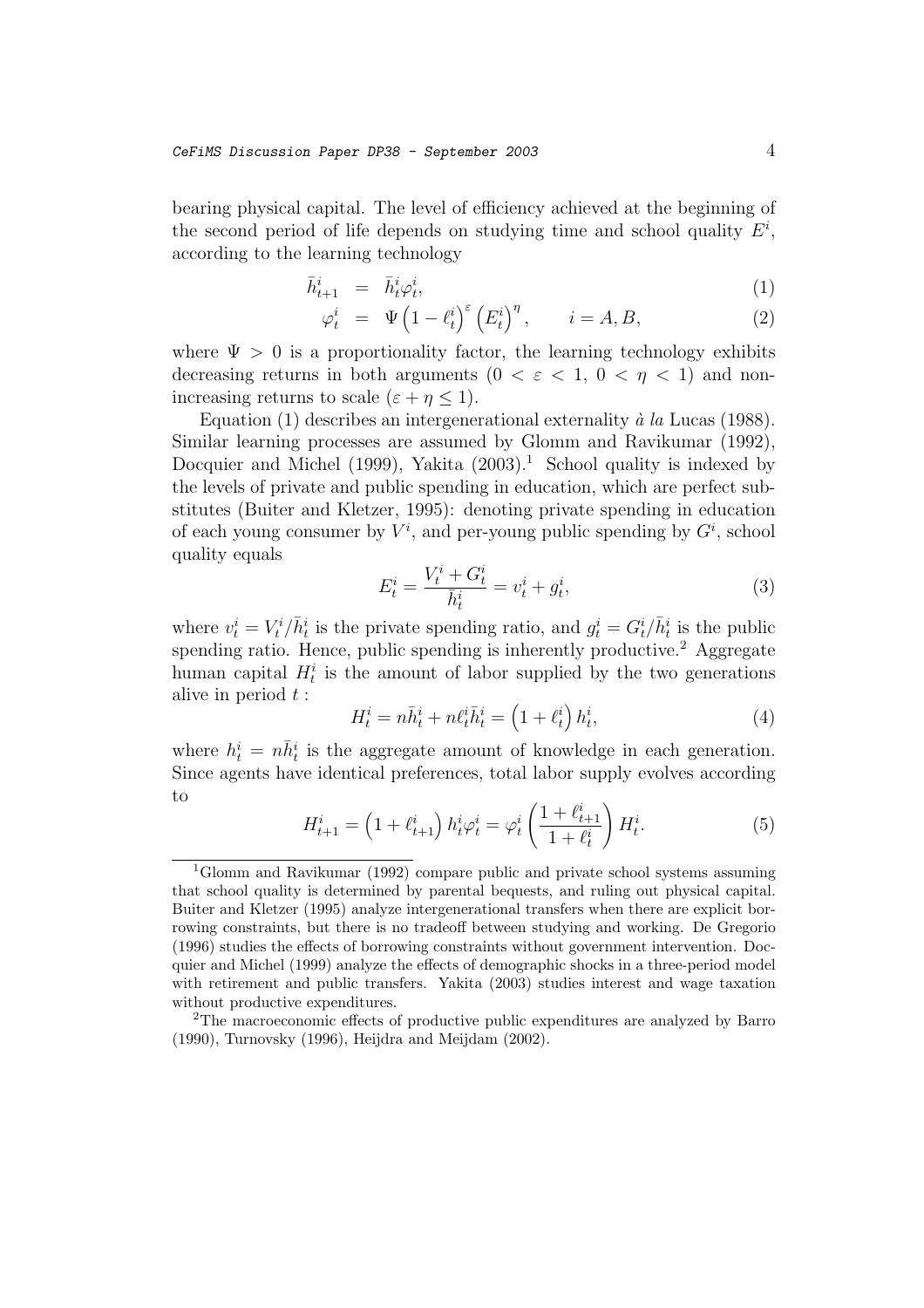Aggregate output  $(Y)$  is produced by means of human and physical capital  $(K)$ , which is fully depreciated in the production process. Both inputs are essential, and the production function is  $Y = K^{\alpha} H^{1-\alpha}$ , with  $0 < \alpha < 1$ . Setting  $k = K/H$ , the output-human capital ratio  $y = Y/H$  equals

$$
y_t^i = \left(k_t^i\right)^\alpha. \tag{6}
$$

The production sector behaves like a single competitive firm, and profit maximization implies

$$
R_t^i = \alpha \left( Y_t^i / K_t^i \right), \tag{7}
$$

$$
w_t^i = (1 - \alpha) (k_t^i)^\alpha, \quad i = A, B,
$$
\n(8)

where  $w$  is the wage rate, and  $R$  is the interest factor. Individual consumption is denoted by c when young, and by  $d$  when adult. Preferences are logarithmic and individual lifetime utility  $U$  is represented by

$$
U_t^i = \log\left(c_t^i\right) + \beta \log\left(d_{t+1}^i\right),\tag{9}
$$

where  $\beta \in (0, 1)$  is the discount factor.

We assume that economy  $A$  is a pure private system: education costs are paid by young generations, without any intervention of the government  $(v_t^A > 0, g_t^A = 0)$ . Economy B is a pure public school system  $(v_t^B = 0,$  $g_t^B > 0$ , where total spending in education is financed through proportional taxes on labor earnings. The accumulation laws of individual knowledge in the two economies are thus

$$
\bar{h}^{A}_{t+1} = \bar{h}^{A}_{t} \varphi^{A}_{t}, \quad \text{with} \quad \varphi^{A}_{t} = \Psi \left( 1 - \ell^{A}_{t} \right)^{\varepsilon} \left( v^{A}_{t} \right)^{\eta}, \tag{10}
$$

$$
\bar{h}^{B}_{t+1} = \bar{h}^{B}_{t} \varphi^{B}_{t}, \quad \text{with} \quad \varphi^{B}_{t} = \Psi \left( 1 - \ell^{B}_{t} \right)^{\varepsilon} \left( g^{B}_{t} \right)^{\eta}.
$$
 (11)

We begin by considering the temporary equilibrium in the private system.

### **2.1 Private education regime**

In economy A, each consumer faces the following budget constraints:

$$
c_t^A = w_t^A \ell_t^A \bar{h}_t^A - v_t^A \bar{h}_t^A - s_t^A, \tag{12}
$$

$$
d_{t+1}^A = R_{t+1}^A s_t^A + w_{t+1}^A \bar{h}_{t+1}^A, \tag{13}
$$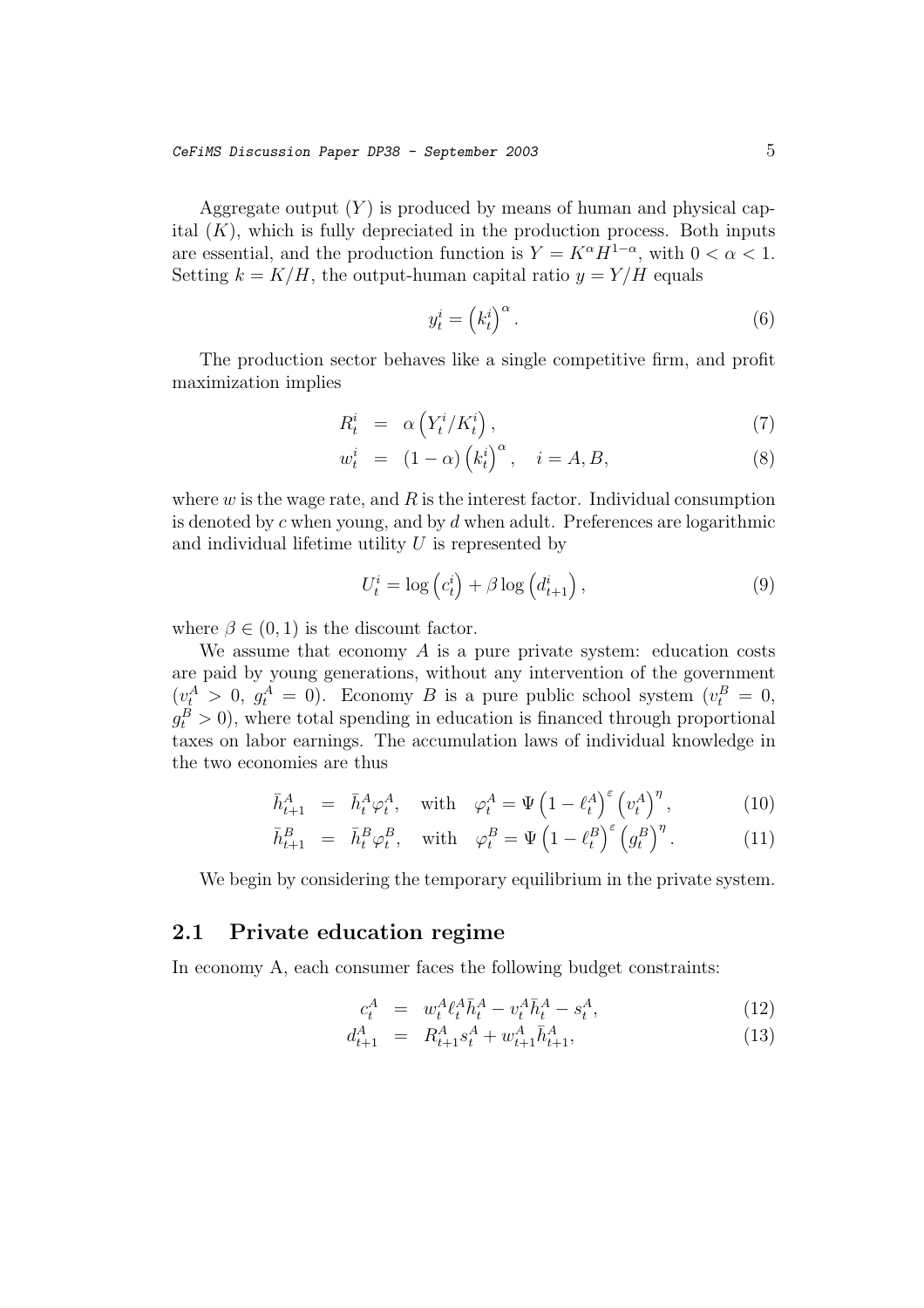where s represents individual savings. Consumers choose first-period working time, and how to allocate consumption between the two periods in order to maximize lifetime utility: each individual solves

$$
\max_{\left\{c_t^A, d_{t+1}^A, c_t^A, v_t^A\right\}} \log\left(c_t^A\right) + \beta \log\left(d_{t+1}^A\right)
$$

subject to

$$
c_t^A + \frac{d_{t+1}^A}{R_{t+1}^A} = \bar{h}_t^A \left[ \ell_t^A w_t^A - v_t^A + \frac{w_{t+1}^A}{R_{t+1}^A} \varphi_t^A \right],
$$
\n(14)

taking wage rates and the interest factor as given. In this problem, the private spending ratio  $v^A$  is a control variable. The solution is given by a two-step procedure: in the first step, individuals maximize lifetime income by choosing  $\ell^A$  and  $v^A$ , with first order conditions<sup>3</sup>

$$
R_{t+1}^A w_t^A = -\varphi_{\ell_t}^A w_{t+1}^A, \tag{15}
$$

$$
R_{t+1}^A = \varphi_{v_t}^A w_{t+1}^A. \tag{16}
$$

In the second step, consumers maximize  $U$  taking lifetime income as given: logarithmic preferences imply

$$
d_{t+1}^A = \beta c_t^A R_{t+1}^A.
$$
 (17)

Denoting aggregate savings by  $S_t = ns_t$ , we can substitute equilibrium prices (7)-(8) and the first order conditions in the budget constraint (14), obtaining

$$
S_t^A = \frac{w_t^A h_t^A}{1+\beta} \left[ \beta \ell_t^A + \beta v_t^A \left( \varphi_{v_t}^A / \varphi_{\ell_t}^A \right) + \left( \varphi_t^A / \varphi_{\ell_t}^A \right) \right] \equiv K_{t+1}^A, \tag{18}
$$

which can be rewritten as

$$
k_{t+1}^A = \frac{(1-\alpha)\left[\ell_t^A \left(1+\beta\eta+\beta\epsilon\right) - 1 - \beta\eta\right]}{(1+\beta)\left(1+\ell_{t+1}^A\right)\varphi_t^A} y_t^A.
$$
 (19)

The optimal amount of working time supplied by young generations determines, together with the accumulation rule (19), the temporary equilibrium

<sup>3</sup>The assumed learning technology ensures that it is optimal to spend a positive fraction of time  $(1 - \ell)$  in studying. The assumption  $\varepsilon + \eta \leq 1$  implies the marginal propensity to consume be non-negative.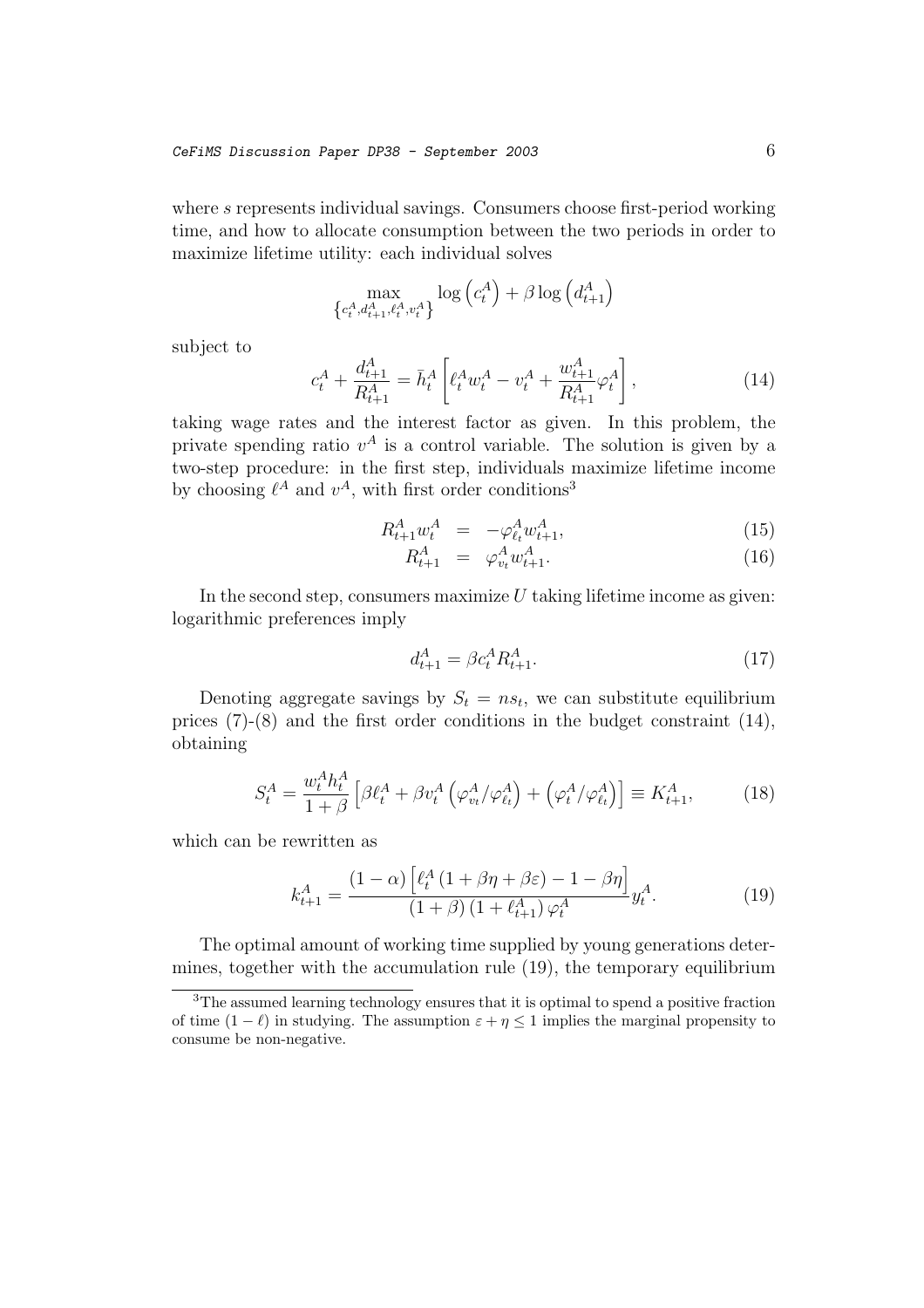of the economy. When there is tradeoff between studying and working, it is possible to obtain a stationary solutions, where working time jumps at the equilibrium level  $\ell_{\star}$  in period zero and is constant thereafter (De Gregorio, 1996; de la Croix and Michel, 2002). In our model, the assumed learning technology implies a stationary solution: $4$  substituting the first order condition (15) in the accumulation rule (19), the dynamics of  $\ell_t^A$  are described by

$$
\ell_{t+1}^A = \varepsilon q^A \frac{\ell_t^A}{1 - \ell_t^A} - p^A,\tag{20}
$$

where

$$
q^{A} = \frac{\beta (1 - \alpha)}{\alpha (1 + \beta)} > 0, \quad p^{A} = 1 + \frac{(1 + \beta \eta) (1 - \alpha)}{\alpha (1 + \beta)} > 1.
$$
 (21)

We show in the Appendix that equation (20) has a unique steady state solution, with unstable dynamics outside the stationary equilibrium. Therefore,

**Lemma 1** In the private education regime, working time supplied by young generations is equal to the optimal level  $\ell_{\star}^{A}$  in each period, with

$$
\ell_{\star}^{A} = \frac{1}{2} \left( 1 - \varepsilon q^{A} - p^{A} \right) + \frac{1}{2} \sqrt{\left( 1 - \varepsilon q^{A} - p^{A} \right)^{2} + 4p^{A}}.
$$
 (22)

*Proof.* See Appendix.  $\parallel$ 

Using the accumulation rule (19), we can define a lower bound  $\ell_{\min}^A$  which is the minimum amount of  $\ell^A$  consistent with positive savings:

$$
\ell_{\star}^{A} > \ell_{\min}^{A} = \frac{1 + \beta \eta}{1 + \beta \varepsilon + \beta \eta}.
$$
\n(23)

We also define the *private propensity to spend in education* as  $\rho_t^A$  $(v_t^A/y_t^A)$ . The first order condition (16) can be rewritten as

$$
v_t^A = \rho_t^A y_t^A = \frac{\eta}{\varepsilon} \left( 1 - \alpha \right) \left( 1 - \ell_\star^A \right) y_t^A,\tag{24}
$$

<sup>&</sup>lt;sup>4</sup>When the learning technology is of the form (2), the dynamics of  $\ell_t^A$  do not depend on the level of the private spending ratio  $v_t^A$ . Lemma 1 below shows that this is a sufficient condition for stationary working time in the private regime.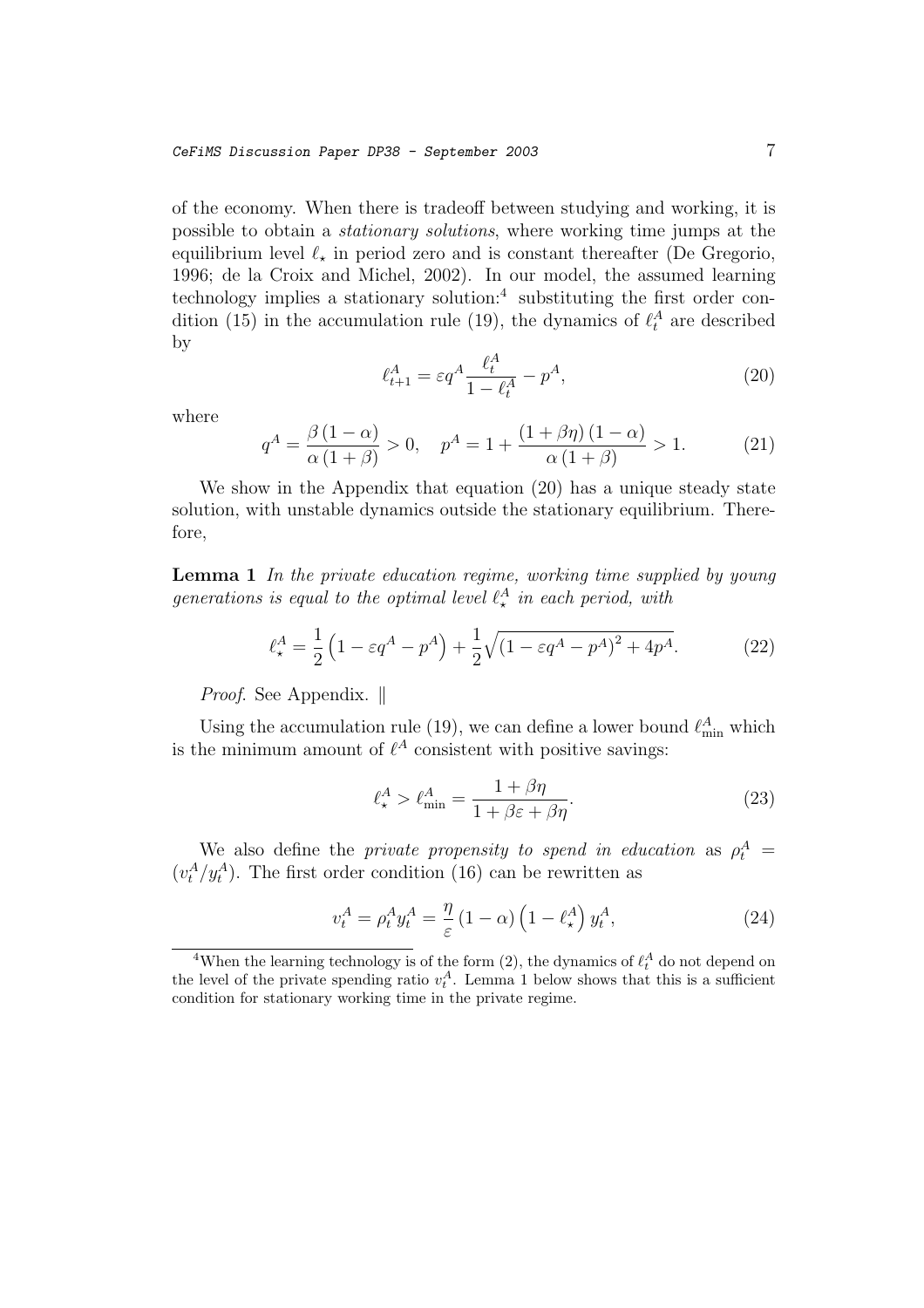which implies that the private propensity to spend in education is timeinvariant. As a consequence, the accumulation rule (19) may be rewritten as

$$
k_{t+1}^{A} = z^{A} (y_{t}^{A})^{1-\eta} = z^{A} (k_{t}^{A})^{\alpha(1-\eta)}, \qquad (25)
$$

where the *accumulation rate* z equals

$$
z^{A} = \frac{(1 - \alpha) \left[ \ell_{\star}^{A} \left( 1 + \beta \eta + \beta \varepsilon \right) - 1 - \beta \eta \right]}{\varepsilon \left( 1 + \beta \right) \left( 1 + \ell_{\star}^{A} \right) \Psi \left( 1 - \ell_{\star}^{A} \right)^{\varepsilon} \left( \rho^{A} \right)^{\eta}}.
$$
\n(26)

Since  $\alpha(1-\eta) < 1$ , the physical-human capital ratio will converge to a steady state level in the long run.

### **2.2 Public education regime**

In economy B, the government finances public expenditures through labor income taxation. The individual budget constraints are

$$
c_t^B = w_t^B \ell_t^B \bar{h}_t^B (1 - x_t) - s_t^B, \tag{27}
$$

$$
d_{t+1}^{B} = R_{t+1}^{B} s_t^{B} + w_{t+1}^{B} \bar{h}_{t+1}^{B} (1 - \theta_{t+1}), \qquad (28)
$$

where x and  $\theta$  are proportional tax rates levied on labor earnings in the first and in the second period of life, respectively. The government keeps balanced budget in each period:

$$
g_t^B h_t^B = w_t^B h_t^B \left(\theta_t + x_t \ell_t^B\right). \tag{29}
$$

The public propensity to spend in education is  $\rho_t^B = (g_t^B / g_t^B)$ . In the public regime, individuals maximize lifetime income by choosing  $\ell^B$ , anticipating tax rates and public spending plans with perfect foresight. Each consumer solves

$$
\max_{\left\{c_t^B, d_{t+1}^B, \ell_t^B\right\}} \log\left(c_t^B\right) + \beta \log\left(d_{t+1}^B\right)
$$

subject to

$$
c_t^B + \frac{d_{t+1}^B}{R_{t+1}^B} = \bar{h}_t^B \left[ \ell_t^B w_t^B \left( 1 - x_t \right) + \left( 1 - \theta_{t+1} \right) \frac{w_{t+1}^B}{R_{t+1}^B} \varphi_t^B \right]. \tag{30}
$$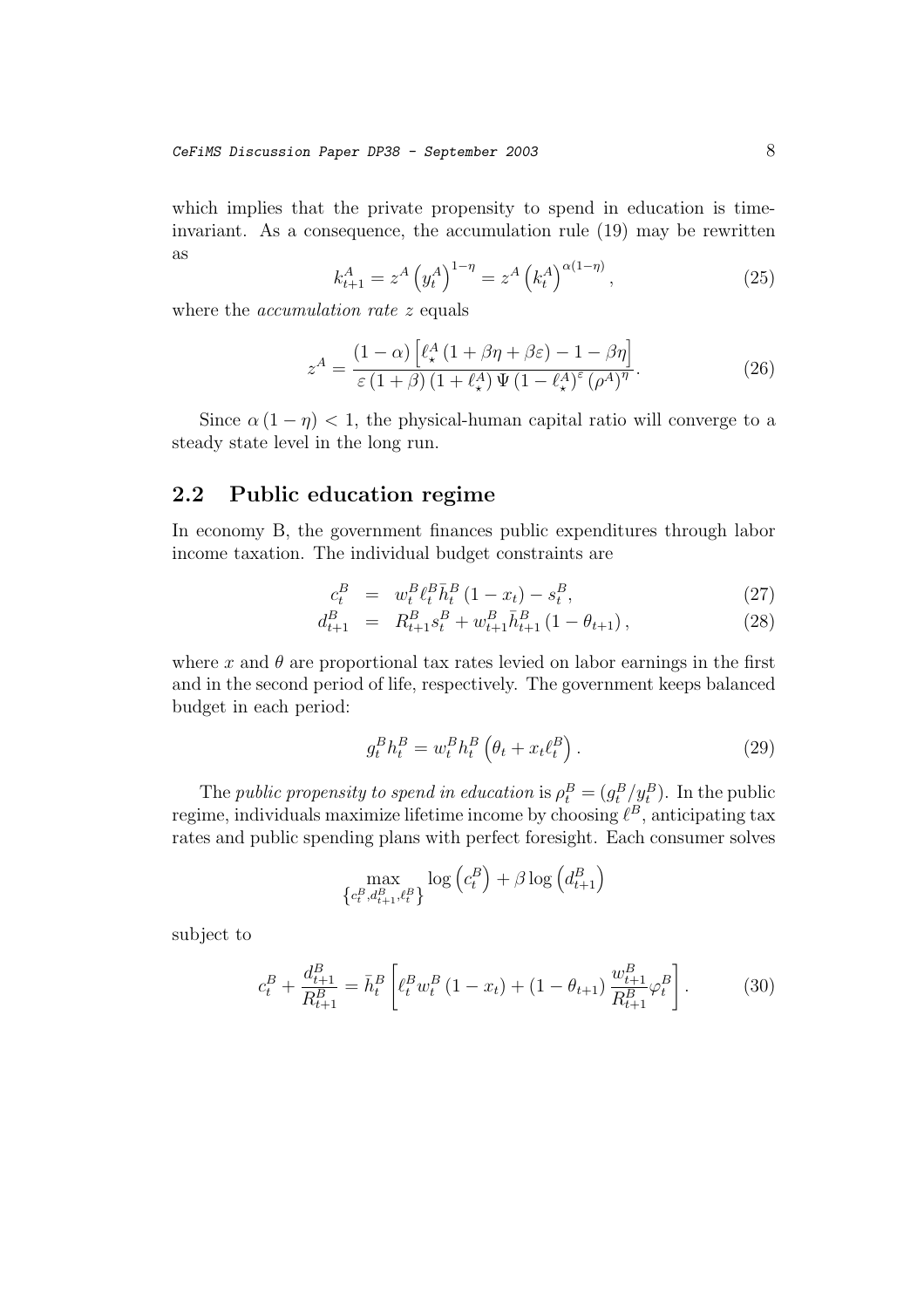Applying the two-step procedure as before, the first order conditions for an interior solution are

$$
R_{t+1}^{B} w_t^B (1 - x_t) = -\varphi_{\ell_t}^B w_{t+1}^B (1 - \theta_{t+1}), \qquad (31)
$$

$$
d_{t+1}^B = \beta c_t^B R_{t+1}^B. \tag{32}
$$

Since there is no public debt, net investments equal aggregate savings  $(S_t^B \equiv K_{t+1}^B)$ , and the accumulation rule of the economy is

$$
k_{t+1}^{B} = \frac{(1-\alpha)\left[\ell_t^B\left(1+\beta\varepsilon\right)-1\right](1-x_t)}{(1+\beta)\left(1+\ell_{t+1}^B\right)\varphi_t^B} y_t^B. \tag{33}
$$

Rewriting the optimality condition (31) as

$$
k_{t+1}^{B} = \frac{\alpha (1 - x_t)}{-\varphi_{\ell_t}^{B} (1 - \theta_{t+1})} y_t^B,
$$
\n(34)

we can substitute (34) in (33) to obtain

$$
\ell_{t+1}^B = \frac{\ell_t^B}{1 - \ell_t^B} \varepsilon q_{t+1}^B - p_{t+1}^B,
$$
\n(35)

$$
q_{t+1}^{B} = \frac{\beta (1 - \alpha)}{\alpha (1 + \beta)} (1 - \theta_{t+1}) > 0, \qquad (36)
$$

$$
p_{t+1}^{B} = 1 + \frac{(1-\alpha)}{\alpha(1+\beta)} (1 - \theta_{t+1}) > 1.
$$
 (37)

Expressions (35), (36) and (37) describe the dynamics of the labor supply of young generations in the public regime. Coefficients  $q^B$  and  $p^B$  display two differences with respect to the private regime. First, the dynamics of  $\ell^B$ depend on the perspective tax rate on adult generations; in particular, if  $\theta_t$ is kept constant over time by the policymaker, we have a stationary solution also in the public education regime:

**Lemma 2** If the government sets  $\theta_t = \theta$  in each period, working time of young generations in the public education regime is equal to the optimal level  $\ell_{\star}^{B}$  in each period, where

$$
\ell_{\star}^{B} = \frac{1}{2} \left( 1 - \varepsilon q^{B} - p^{B} \right) + \frac{1}{2} \sqrt{\left( 1 - \varepsilon q^{B} - p^{B} \right)^{2} + 4p^{B}},\tag{38}
$$

$$
\ell_{\star}^{B} > \ell_{\min}^{B} = \frac{1}{1 + \beta \varepsilon}.
$$
\n(39)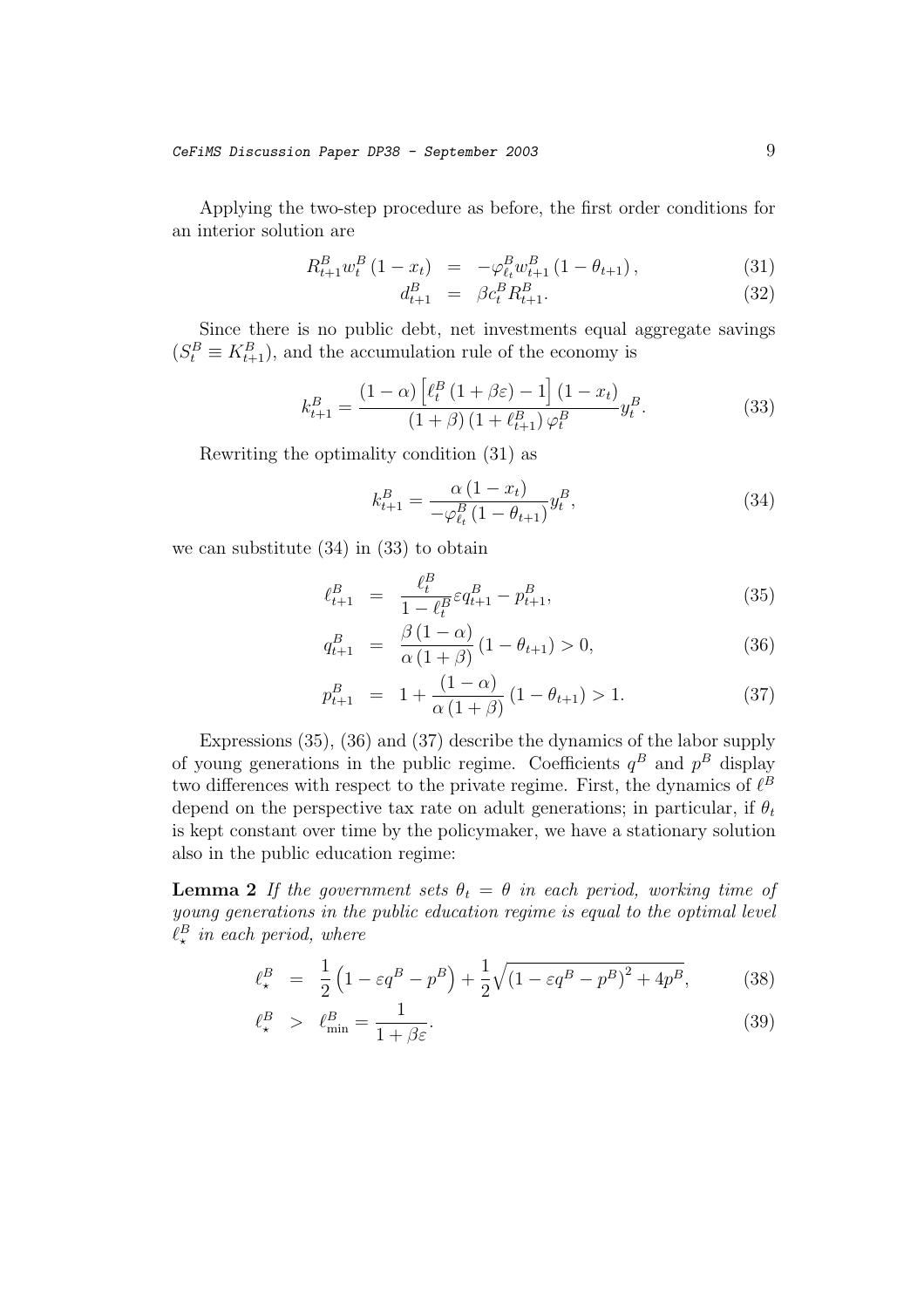*Proof.* See Appendix.  $\parallel$ 

A second difference between the two regimes is that optimal working time in the public system does not depend on the marginal effect of educational expenditures on learning.<sup>5</sup> The implication is that working time differs between the two regimes when no taxes are levied on adult generations in economy B. This point is clarified in the following proposition, which characterizes the reaction of the labor supply to perspective tax rates:

**Proposition 3** If the government levies labor income taxes on adult generations with constant tax rate, optimal working time in the public school regime depends on  $\theta$  with the following properties:

i.  $\frac{\partial}{\partial \theta} \ell^B_\star(\theta) > 0$ ,  $\lim_{\theta \to 1} \ell^B_\star(\theta) = 1$ ,  $\lim_{\theta \to -\infty} \ell^B_\star(\theta) = \ell^B_{\min}$ ;

ii. there exists a unique  $\bar{\theta}$  such that  $\ell_{\star}^{B}(\bar{\theta}) = \ell_{\star}^{A}$ ;

iii.  $\bar{\theta} > 0$ ;

iv.  $\ell_{\star}^{B}(0) < \ell_{\star}^{A}$ .

Proof. See Appendix.  $\parallel$ 

Figure 1 describes all the above results. Property (i) is intuitive: when the tax rate on second-period labor earnings is lower, young generations study more and devote less time to work; taxing adults heavily forces individuals to work in the first period of life, in order to accumulate savings and rely on capital income in the second period; symmetrically, subsidizing adult generations reduces working time, bringing  $\ell_{\star}^{B}$  towards the lower bound.

Properties (ii)-(iii) define a critical tax rate: setting  $\theta_t = \overline{\theta}$  in each period, working time is the same in the two regimes. We will refer to  $\bar{\theta}$  as to the labor-neutral tax rate. By (iii), labor-neutral policies imply a positive tax on adult generations. Property (iv) establishes that setting  $\theta_t = 0$  implies lower working time in the public school regime.

<sup>&</sup>lt;sup>5</sup>Formally, by (21) and (37), coefficient  $p^A$  depends on  $\eta$ , whereas coefficient  $p^B$  does not.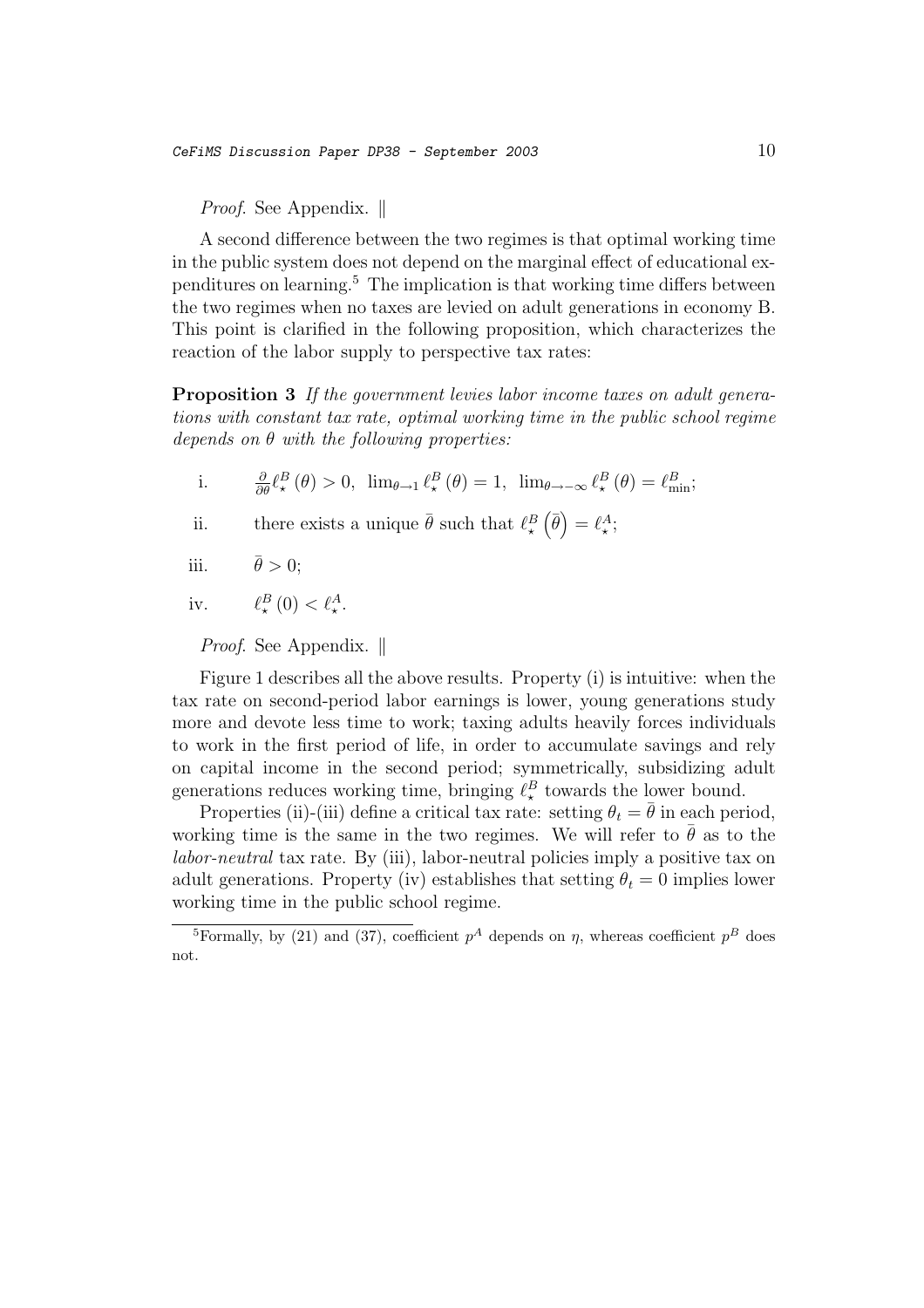

FIGURE 1. Optimal working time as a function of  $\theta$  in the public regime.

When both tax rates are time-invariant, the economy converges to the balanced growth path: setting  $x_t = x$  and  $\theta_t = \theta$  in the government budget constraint implies a constant public propensity  $\rho^B$ , and the accumulation rule  $(33)$  becomes<sup>6</sup>

$$
k_{t+1}^{B} = z^{B} (y_{t}^{B})^{1-\eta} = z^{B} (k_{t}^{B})^{\alpha(1-\eta)}, \qquad (40)
$$

$$
z^{B} = \frac{(1-\alpha)\left[ (1+\beta\varepsilon)\cdot \ell_{\star}^{B}(\theta) - 1 \right] (1-x)}{\varepsilon(1+\beta)\left(1+\ell_{\star}^{B}(\theta)\right) \Psi\left(1-\ell_{\star}^{B}(\theta)\right)^{\varepsilon} (\rho^{B})^{\eta}}.
$$
(41)

The results of this section can be summarized as follows: from (25) and (40), the physical-human capital ratio and the output-human capital ratio in

<sup>&</sup>lt;sup>6</sup>When the government adopts an optimal spending plan, assuming constancy of  $\rho^B$ , x, and  $\theta$  is not particularly restrictive. In the next section we show that if  $\theta$  is constant, the optimal propensity to spend is constant as well, implying also  $x$  be time-invariant.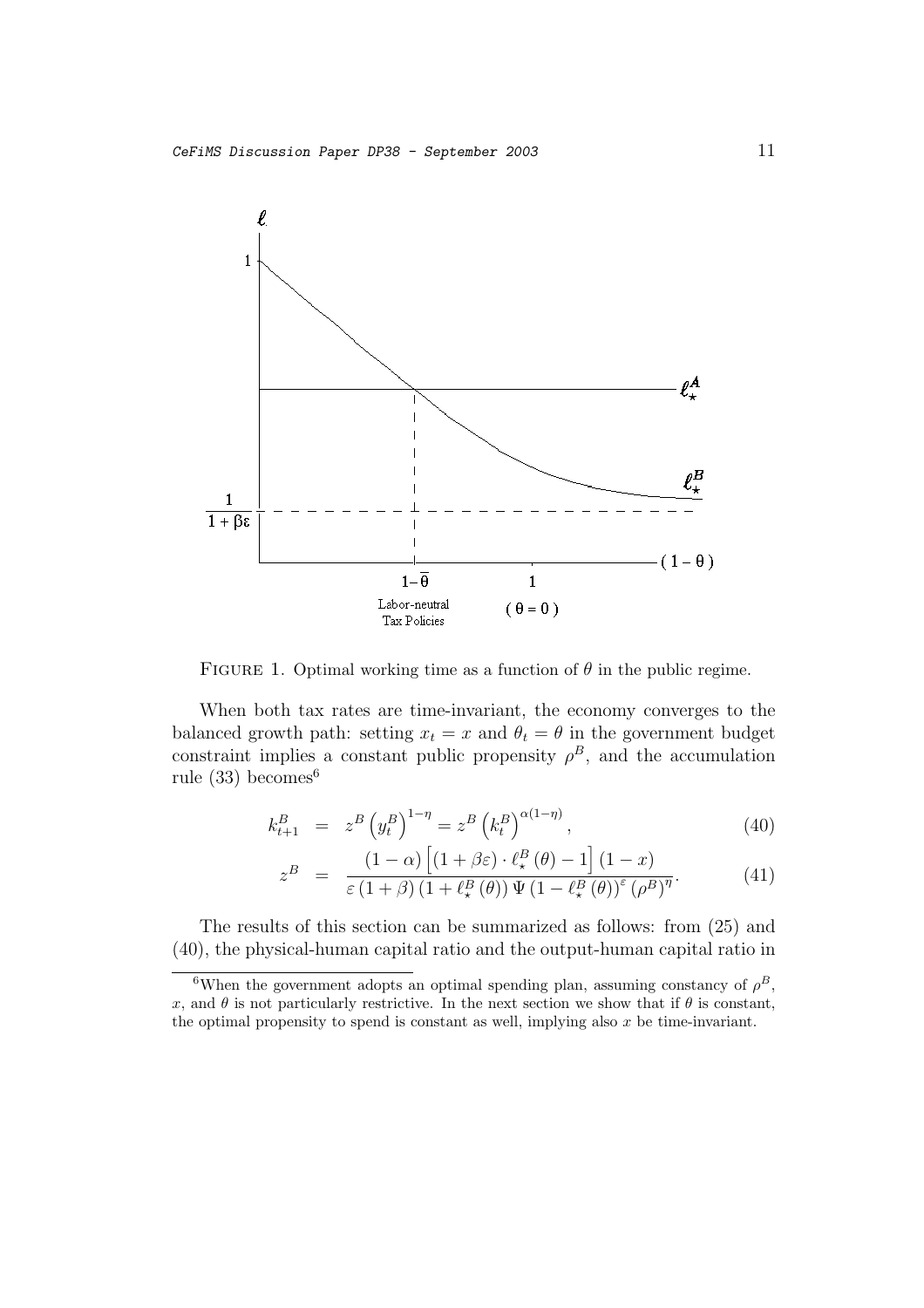both regimes converge to

$$
\lim_{t \to \infty} k_t^i = k_{ss}^i = \left(z^i\right)^{\frac{1}{1-\alpha(1-\eta)}},\tag{42}
$$

$$
\lim_{t \to \infty} y_t^i = y_{ss}^i = \left(z^i\right)^{\frac{\alpha}{1-\alpha(1-\eta)}}, \quad i = A, B,
$$
\n(43)

and long-run growth rates are determined by the law of motion of human capital:

$$
\lim_{t \to \infty} \left( \frac{Y_{t+1}^i}{Y_t^i} \right) = \lim_{t \to \infty} \left( \frac{H_{t+1}^i}{H_t^i} \right) = \Psi \left( 1 - \ell_{\star}^i \right)^\varepsilon \left( \rho^i y_{ss}^i \right)^\eta. \tag{44}
$$

From (43) and (44), long-run saving rates are constant, and proportional to the respective accumulation rates  $z^i$ .

# **3 Private regime versus optimal policy**

In this section we compare growth and welfare in the two regimes, assuming that the policymaker enacts an optimal policy in economy B. Optimal policies are defined according to the standard criterion: the solution of the Ramsey-problem determines the optimal allocation, and an optimal policy is a sequence of fiscal instruments  $\{\rho_t^B, x_t, \theta_t\}$  that implements such allocation in the public regime. The Ramsey-problem is solved by a hypothetical central planner, who seeks the sequence of consumption levels, working time and school quality  $\{c_t^*, d_t^*, \ell_t^*, E_t^*\}$  that maximizes the discounted sum of lifetime utilities

$$
\Upsilon = \sum_{t=0}^{\infty} n\Phi^t \left( \log c_t + \beta \log d_{t+1} \right),\tag{45}
$$

where  $\Phi \in (0,1)$  is the social discount factor. The social welfare function Υ is maximized subject to the transition law of human knowledge, and the aggregate resource constraint of the economy,

$$
h_{t+1} = h_t \Psi \left( 1 - \ell_t \right)^{\varepsilon} E_t^{\eta}, \tag{46}
$$

$$
K_{t+1} = K_t^{\alpha} \left[ h_t \left( 1 + \ell_t \right) \right]^{1-\alpha} - n c_t - n d_t - E_t h_t, \tag{47}
$$

taking initial endowments  $(h_0, K_0)$  as given. Setting the Lagrangean

$$
\Pi = \sum_{t=0}^{\infty} \left\{ n \Phi^t \left( \log c_t + \beta \log d_{t+1} \right) \right\}
$$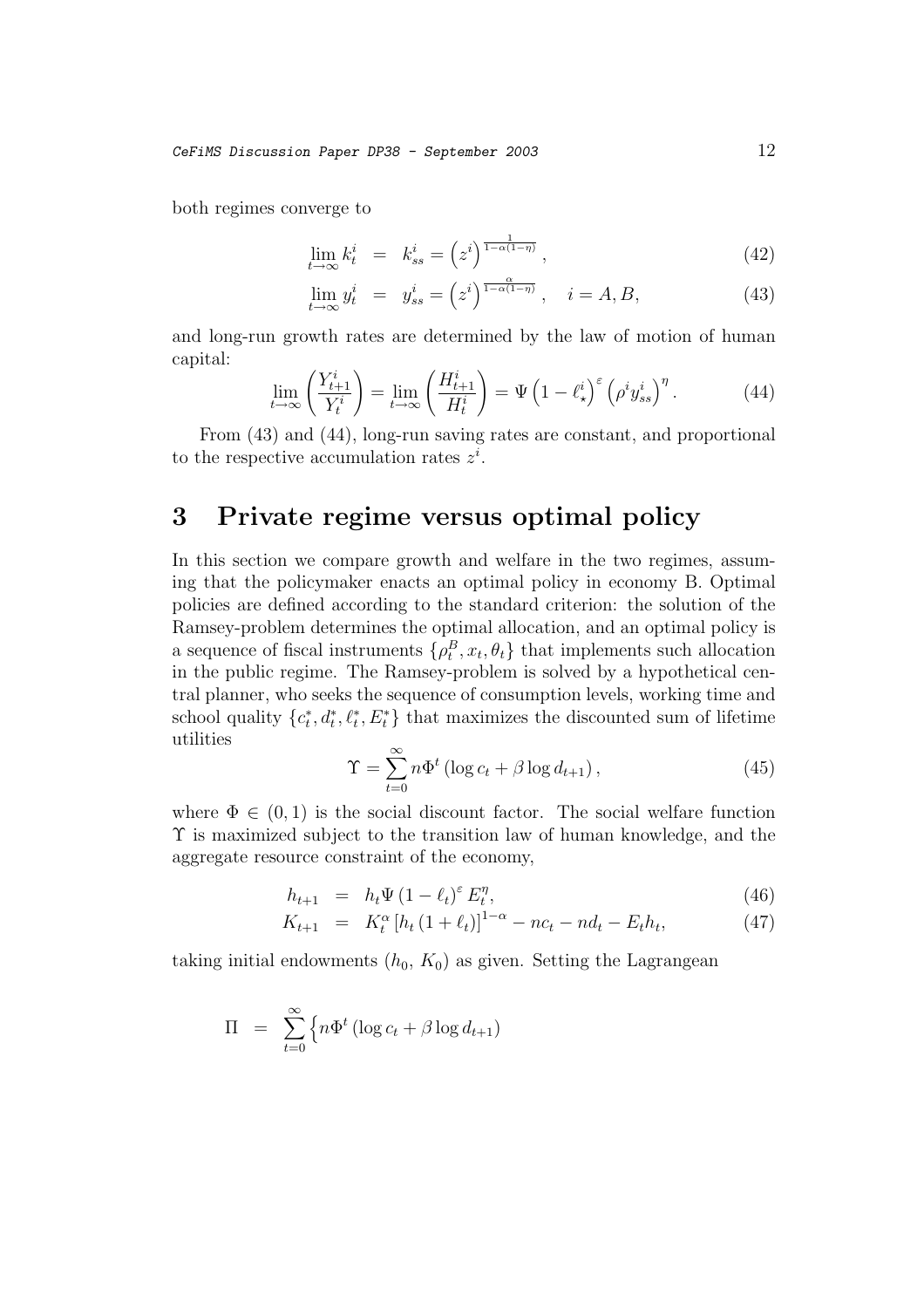CeFiMS Discussion Paper DP38 - September 2003  $13$ 

$$
+ \lambda_t^h \left[ h_t \Psi \left( 1 - \ell_t \right)^\varepsilon E_t^\eta - h_{t+1} \right] + \lambda_t^K \left[ K_t^\alpha h_t^{1-\alpha} \left( 1 + \ell_t \right)^{1-\alpha} - n c_t - n d_t - E_t h_t - K_{t+1} \right] \},
$$

we obtain the optimality conditions

$$
\lambda_{t+1}^K d_{t+1}^* = \lambda_t^K \beta c_{t+1}^*,\tag{48}
$$

$$
R_{t+1}^* \lambda_{t+1}^K = \lambda_t^K, \tag{49}
$$

$$
\lambda_t^h \varphi_t^* = \lambda_{t-1}^h - \lambda_t^K \left[ w_t^* \left( 1 + \ell_t^* \right) - E_t^* \right],\tag{50}
$$

$$
\lambda_t^K w_t^* = -\varphi_{\ell_t}^* \lambda_t^h, \tag{51}
$$

$$
\lambda_t^K = \varphi_{E_t}^* \lambda_t^h,\tag{52}
$$

where  $w_t^*$  and  $R_t^*$  indicate optimal marginal productivities of labor and physical capital. The optimal allocation can be implemented in the public regime only if the policymaker sets tax rates  $x_t$  and  $\theta_t$  and the public spending ratio  $g_t^B \equiv E_t^B$  in order to satisfy the budget constraint, the aggregate resource constraint, and the optimality conditions of the centralized problem. By (48)-(52), fiscal policy is optimal only if the following relations are satisfied in each period:

$$
\rho_t^B = \frac{\eta}{\varepsilon} (1 - \alpha) \left( 1 - \ell_t^B \right), \tag{53}
$$

$$
\rho_t^B = (1 - \alpha) \left( \theta_t + x_t \ell_t^B \right), \tag{54}
$$

$$
\frac{1 - \theta_{t+1}}{1 - x_t} = 1 + \frac{1}{\varepsilon} \left[ 1 - \eta - (1 - \varepsilon - \eta) \cdot \ell_{t+1}^B \right]. \tag{55}
$$

Equation (53) is the optimal public propensity to spend in education, which derives from  $(51)-(52)$ ; equation  $(54)$  is the government budget constraint; imposing the equality between market factor prices  $(w_t^B, R_t^B)$  and optimal marginal productivities  $(w_t^*, R_t^*)$  we obtain equation  $(55)$  - see Appendix. It derives from (55) that individuals should be taxed more heavily in their first period of life: in particular, when the learning technology is constant-returns-to-scale  $(\varepsilon + \eta = 1)$ , optimal taxation requires<sup>7</sup>

$$
\frac{1 - \theta_{t+1}}{1 - x_t} = 2.
$$
\n(56)

 $7$ The properties of optimal policies (see Proposition 4 below) are substantially the same when  $\varepsilon+\eta < 1$ . In the next section we relax the simplifying assumption of constant returns to scale.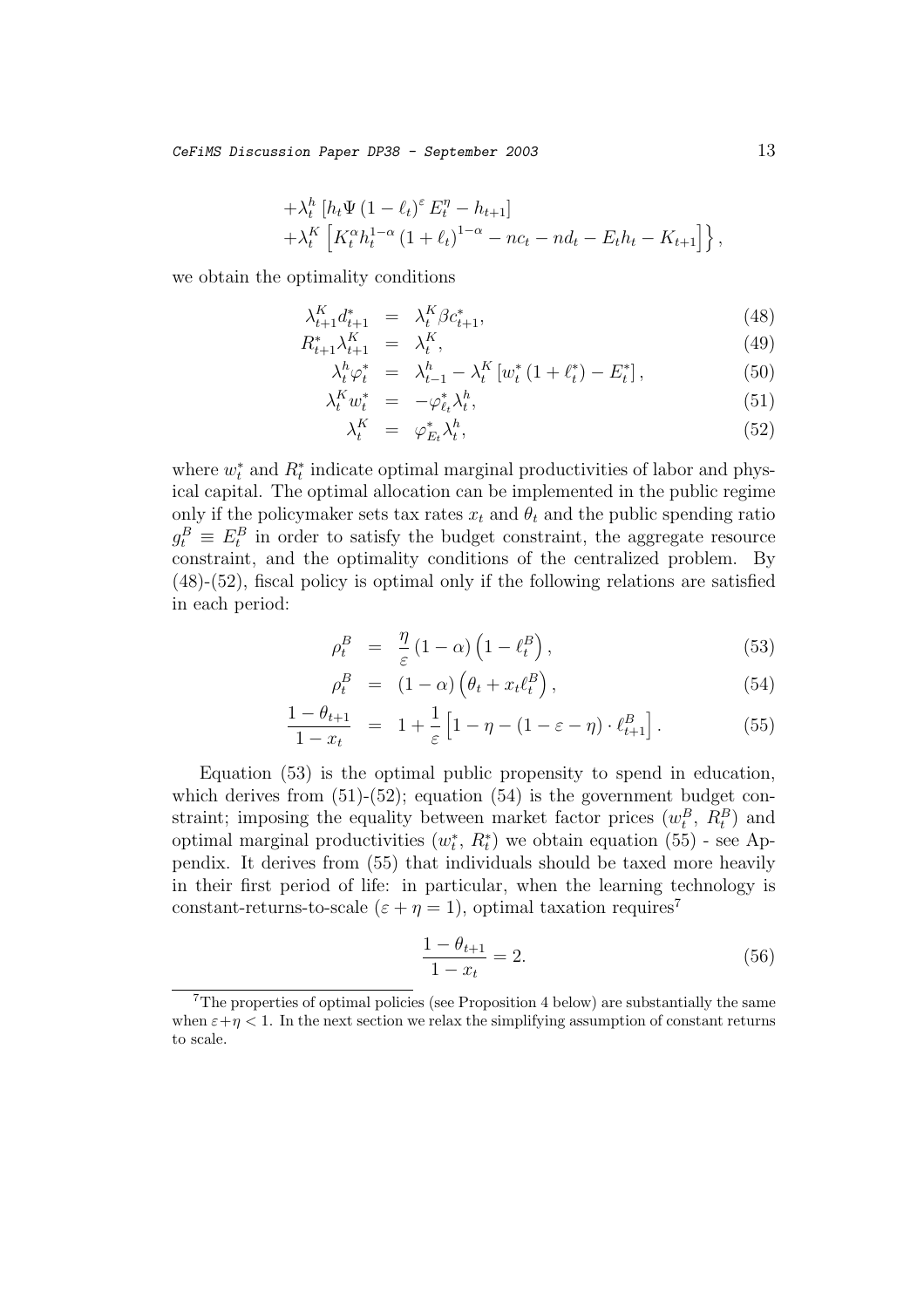From (56), individuals are subsidized in their second period of life whenever the optimal tax rate on first-period income x is below  $1/2$ , which is always the case for a wide range of plausible values of parameters (see Table 1).

We now define the optimal policy with constant tax rates. A constant tax rate on adult generations implies balanced growth in the long run: when  $\theta$  is constant, by (53), the optimal propensity  $\rho^B$  is time-invariant and, from (54), the tax rate on young generations  $x$  must be constant as well. Substituting the optimal tax ratio (56) in the budget constraint, the opportunity set of the policymaker is

$$
\rho^{B}(\theta) = (1 - \alpha) \left[ x \left( 2 + \ell_{\star}^{B}(\theta) \right) - 1 \right]. \tag{57}
$$

By (57), the optimal policy with constant tax rates and an optimal propensity  $\rho^* = \rho^B(\theta^*)$  is feasible and unique.<sup>8</sup> Substituting (53) in (57), optimal tax rates are determined by the system

$$
x^* = \frac{1 - \eta \ell^B_{\star}(\theta^*)}{2\varepsilon + \varepsilon \ell^B_{\star}(\theta^*)} > 0,
$$
\n(58)

$$
\theta^* = \frac{2\eta - (1+\eta)\,\ell^B_\star\left(\theta^*\right)}{2\varepsilon + \varepsilon\ell^B_\star\left(\theta^*\right)},\tag{59}
$$

where the sign  $x^* > 0$  derives from the fact that  $\ell_{\star}^B < 1 < 1/\eta$ . The implications of the optimal policy are summarized in the following

**Proposition 4** Under the optimal policy  $\{\rho^*, x^*, \theta^*\}$ , working time and the accumulation rate in the public regime are lower than in the private regime, whereas the public propensity to spend in education is higher than private propensity:

$$
\ell^B_\star(\theta^*) \quad < \quad \ell^A_\star,\tag{60}
$$

$$
\rho^* \ge \rho^A,\tag{61}
$$

$$
z^B\left(\rho^*, x^*, \theta^*\right) \quad < \quad z^A. \tag{62}
$$

 ${}^{8}$ By (57), the optimal tax policy is feasible because, for a given level of  $\theta$ , any value of  $\rho^B$  can be sustained by adjusting the tax rate x accordingly. It is unique because for a given level  $\theta = \theta^*$ , also the optimal propensity  $\rho^* = \rho^B(\theta^*)$  is determined - by (53) - and there is only one value  $x = x^*$  that satisfies the budget constraint (57).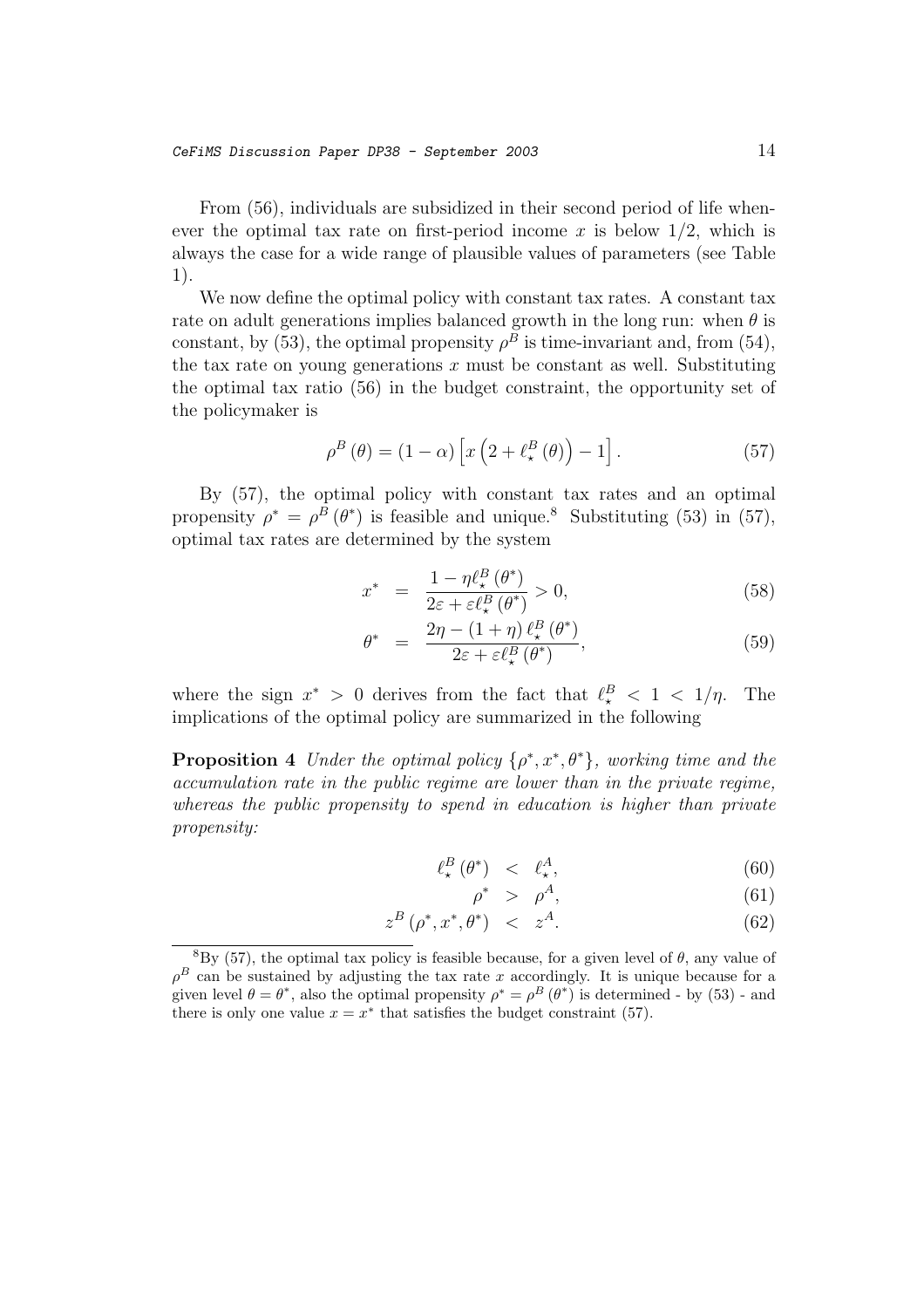*Proof.* We prove inequality (60) by showing that  $\theta^* < \bar{\theta}$ . The proof is by contradiction: assuming  $\theta^* > \overline{\theta}$ , Lemma 2 and Proposition 3 would imply

$$
\ell_{\min}^A < \ell_\star^A \le \ell_\star^B \left( \theta^* \right). \tag{63}
$$

However, if  $\theta^* \geq \overline{\theta}$ , the optimal tax rate must be strictly positive, and this requires  $\ell_{\star}^{B}(\theta^*) < \frac{2\eta}{1+\eta}$ . Combining this result with (63), we obtain

$$
\ell_{\min}^A < \frac{2\eta}{1+\eta}.\tag{64}
$$

Setting  $\varepsilon + \eta = 1$  in (23), the lower bound  $\ell_{\min}^A$  equals  $(1 + \beta \eta) (1 + \beta)^{-1}$ . and inequality (64) reduces to  $\beta \eta > 1$ , which is absurd. Therefore,  $\theta^* < \bar{\theta}$ and  $\ell^B_\star(\theta^*) < \ell^A_\star$ . Result (61) is obtained by comparing (24) and (53): the public propensity to spend is higher than  $\rho^A$  because studying-time is higher in economy B. Finally, comparing (26) with (41), the accumulation rate  $z^B$ is lower than  $z^A$  for three reasons:  $x^*$  is positive, working-time is higher in the public regime, and the public propensity to spend is higher than in the private system.

Proposition 4 can be interpreted as follows. In the private regime, individual studying-time and expenditures in education are below socially optimal levels, because atomistic agents do not fully internalize the intergenerational benefits stemming from human capital formation. Optimal policies cure this market failure by increasing studying-time and the propensity to spend in education. However, the associated tax burden is supported by young generations, thus the accumulation rate  $z^B$  is lower: in the public regime, the saving rate is driven down by high tax rates on young individuals, high studying-time, and high public propensity to spend in education.

In terms of growth rates, the negative effect of taxes on savings is plausibly offset by the benefits of human capital formation, at least in the long run. The asymptotic *growth ratio* equals (see Appendix)

$$
\frac{\varphi_{ss}^{A}}{\varphi_{ss}^{B}} = \left(\frac{1-\ell_{\star}^{A}}{1-\ell_{\star}^{B}(\theta^{*})}\right)^{1+\frac{\alpha\eta(1-\eta)}{1-\alpha(1-\eta)}}(2)^{\frac{\alpha\eta}{1-\alpha(1-\eta)}}.
$$
(65)

From (65), whether optimal taxation is growth-improving generally depends on the values of  $\alpha$  and  $\eta$ . However, we know from Proposition 4 that studying-time is higher in the public regime, and simulations show that the long-run growth rate is higher in economy B for a wide range of plausible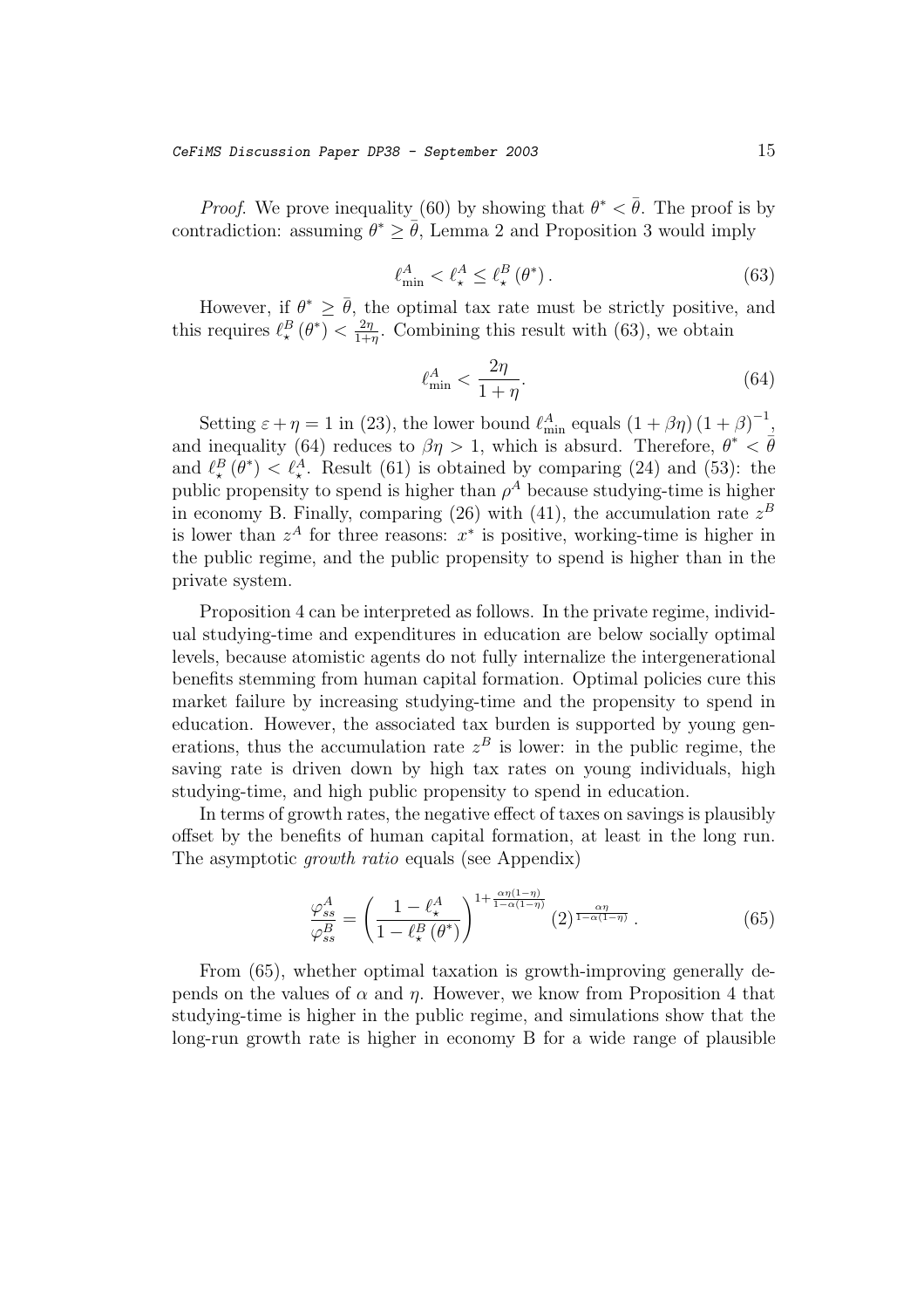values of parameters. Table 1 shows that fixing  $\alpha = 0.3$ , the optimal policy implies higher long-run growth with  $\eta$  ranging from 0.3 to 0.7.<sup>9</sup> In particular, adult generations are subsidized as a consequence of high tax rates on young workers: the burden of optimal spending falls on young generations, but public investments raise their private benefits in the second period of life.

| $\eta$                          | 0.7   |           | 0.5   |           | 0.3   |           |
|---------------------------------|-------|-----------|-------|-----------|-------|-----------|
| Economy                         | A     | B         | A     | B         | A     | B         |
| $\ell_{\star}$                  | 0.927 | 0.904     | 0.877 | 0.846     | 0.825 | 0.792     |
| $x^\ast$                        |       | 42.1%     |       | 40.5%     |       | 39.0%     |
| $\theta^*$                      |       | $-15.8\%$ |       | $-18.8\%$ |       | $-22.0\%$ |
| $\rho$                          | 11.9% | 15.6%     | 8.6%  | 10.8%     | 5.2%  | 6.2%      |
| Asy. Saving Rate                | 7.3%  | 4.8%      | 7.4%  | $4.6\%$   | 7.5%  | 4.5%      |
| $\varphi_{ss}^B/\varphi_{ss}^A$ | 1.116 |           | 1.106 |           | 1.101 |           |

TABLE 1. Private versus public regime under the optimal policy. Reported values are obtained by setting  $\alpha = 0.3$  and  $\beta = 0.8$ , and are directly comparable (all variables are independent of the scale factor  $\Psi$ ).

As regards individual welfare, reduced savings in the public regime have non-negligible consequences on economic activity in the short run. Lifetime utility in both regimes is calculated on the basis of the consumer's first order conditions and equilibrium factor prices. We show in the Appendix that

<sup>&</sup>lt;sup>9</sup>In Table 1, the magnitude of the growth gains increases when the learning process tends to be spending-intensive. However, this is not always true: a counter-example with  $\alpha = 0.5$  shows that growth gains are higher when the learning process tends to be studying-intensive, being negative when  $\eta = 0.7$ .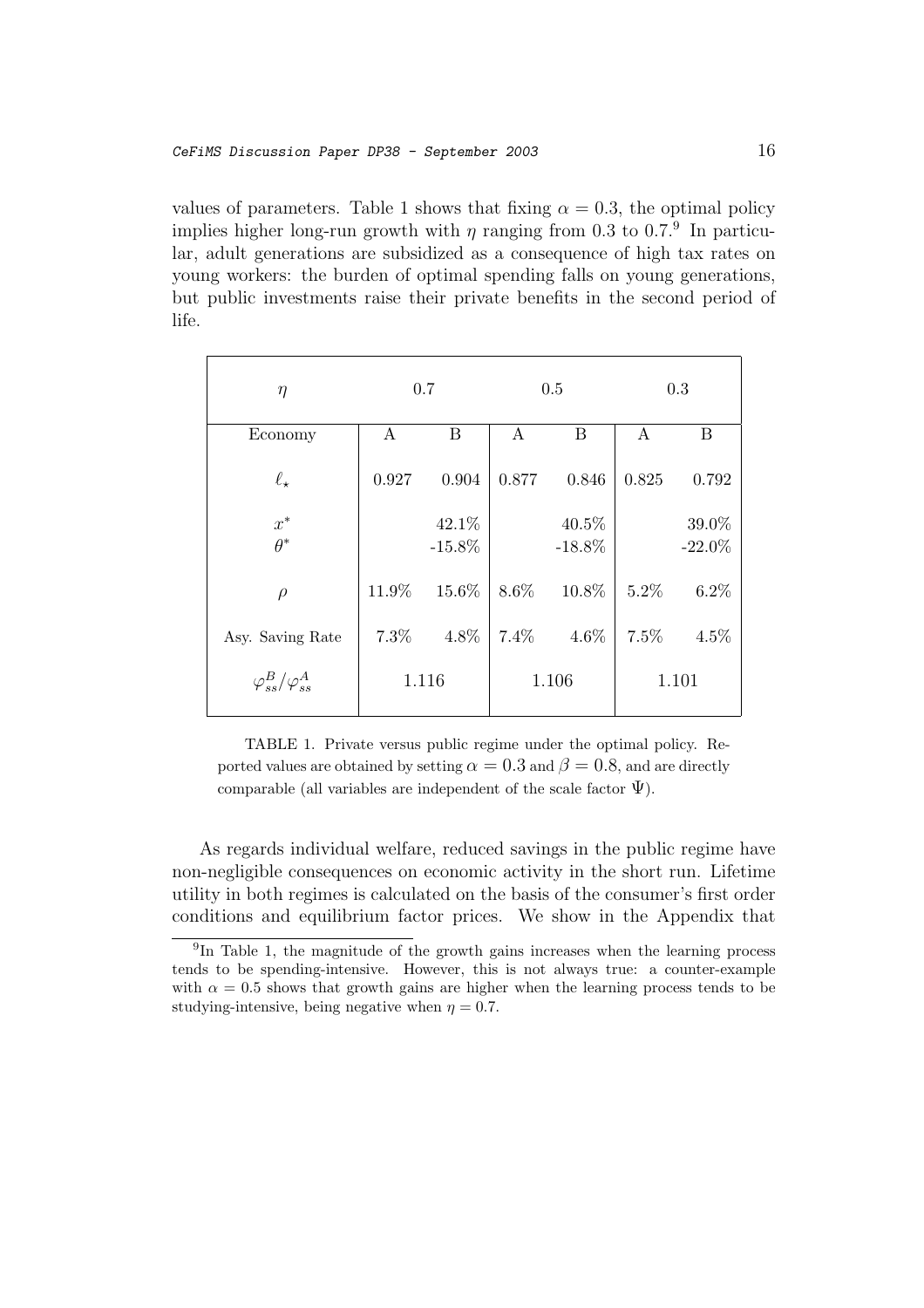welfare in period  $t$  is the sum of three components:

$$
U_t^i = \underbrace{\Lambda^i}_{\text{Static}} + \underbrace{(1 + \alpha \beta) \log k^i_{t+1}}_{\text{Accumulation}} + (1 + \beta) \underbrace{\sum_{j=0}^t \log \varphi_j^i}_{\text{Growth}}, \quad i = A, B. \tag{66}
$$

The static term Λ depends on the optimal levels of working time in the two economies, and the sign of the gap  $(\Lambda^B - \Lambda^A)$  is generally ambiguous when optimal policies are enacted in the public regime. In addition to  $\Lambda$ , there are two dynamic elements in (66), the accumulation term and the growth term. The accumulation term varies in the short run, since it converges to  $(1 + \alpha \beta)$  log  $k_{ss}^{i}$  as the economy approaches balanced growth. The last term in (66), instead, grows indefinitely, implying that individual welfare exhibits a positive time-trend over generations: for  $t_0$  large enough, the growth term can be rewritten as

$$
(1+\beta)\sum_{j=0}^{t} \log \varphi_j^i \approx (1+\beta)\sum_{j=0}^{t_0} \log \varphi_j^i + (t-t_0)(1+\beta)\log \varphi_{ss}^i,\tag{67}
$$

where  $t > t_0$ . Expression (67) shows that welfare gains stemming from growth dominate the static term  $\Lambda$  in the long run.

Hence, when the optimal policy is growth-improving  $(\varphi_{ss}^A < \varphi_{ss}^B)$ , public education increases individual welfare at least in the long run. However, short-run welfare may be higher in the private regime, because the optimal policy lowers physical capital accumulation. This case is depicted in Figure 2: the government follows an optimal policy that improves long-run growth, but early-in-time generations are worse off with respect to a pure private regime, and the transition to positive welfare gains may last several periods (depending on the initial conditions,  $K_0$  and  $h_0$ ).

## **4Labor-neutral taxation**

Assume that the policymaker, instead of implementing the optimal scheme, shifts the burden of education costs from the first to the second period of life. Intuitively, this strategy has positive consequences on short-run growth because economic activity is sustained by increased savings. In order to assess the overall effect on growth and welfare, we assume that the government implements labor-neutral taxation - as defined in Proposition 3 - and keeps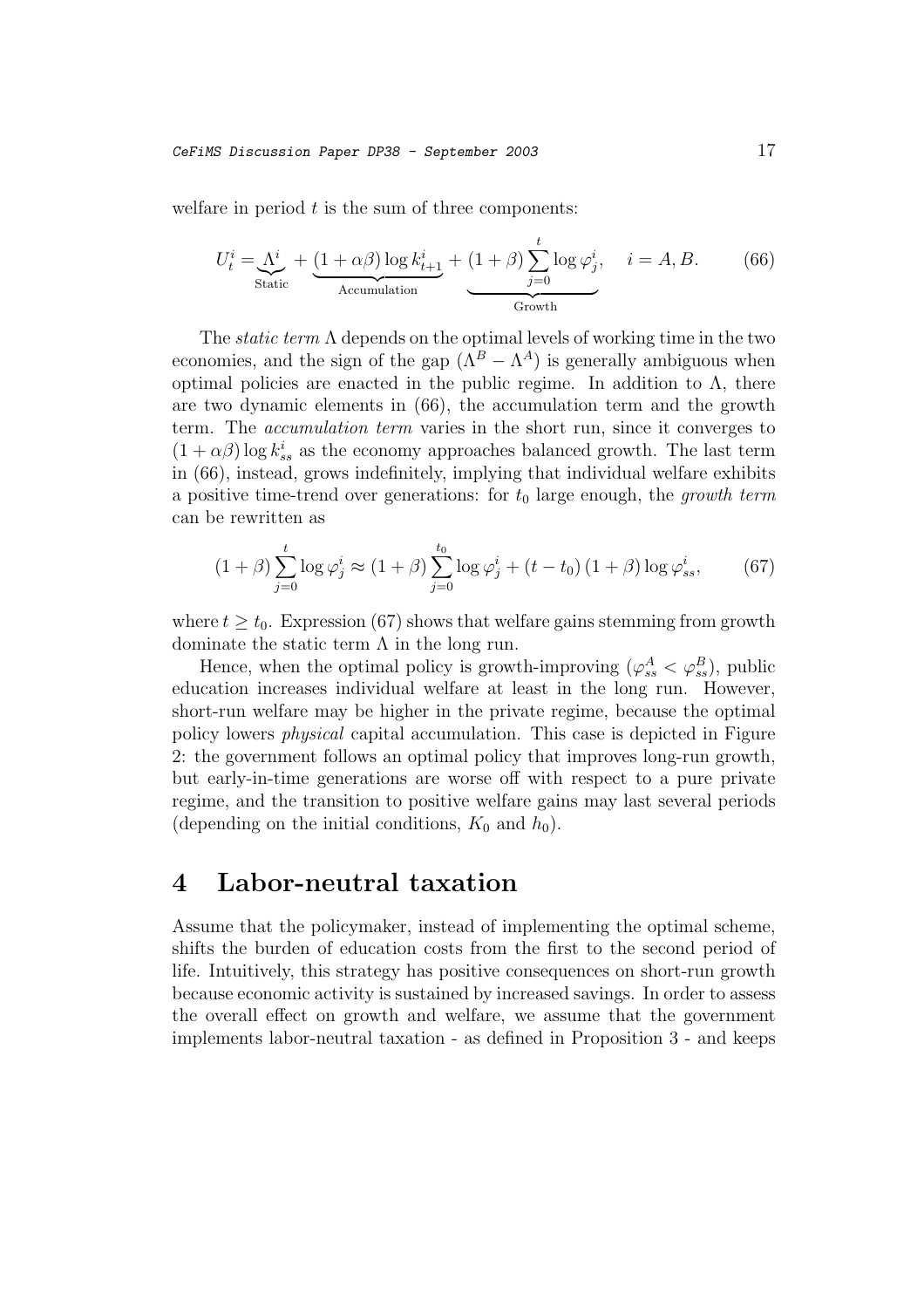public spending at the optimal level. Formally, the policymaker sets  $\theta_t = \theta$ in each period, and the public propensity to spend in education equals

$$
\bar{\rho} \equiv \rho^B \left( \bar{\theta} \right) = \frac{\eta}{\varepsilon} \left( 1 - \alpha \right) \left( 1 - \ell_{\star}^B \left( \bar{\theta} \right) \right). \tag{68}
$$

Since  $\ell_t^B = \ell_{\star}^B(\bar{\theta})$  in each period, the public propensity to spend is constant over time, and the balanced-budget constraint implies a constant tax rate  $\bar{x}$  on young generations.<sup>10</sup> The properties of this labor-neutral policy are summarized in the following

**Proposition 5** If the government follows the labor-neutral strategy  $\{\bar{\rho}, \bar{x}, \bar{\theta}\},\$ young generations are subsidized and the accumulation rate is always higher with respect to the private regime: public education guarantees higher growth and welfare, at least in the long run.

Proof. By Proposition 3, working time is the same in the two economies  $(\ell_{\star}^{A} = \ell_{\star}^{B} = \ell_{\star})$  and, by (68), private and public propensities coincide ( $\rho^{A}$  =  $\rho^B = \overline{\rho}$ ). The ratio between the accumulation rates equals, by (26) and (41),

$$
\frac{z^A}{z^B} = \frac{\ell_\star \left(1 + \beta \eta + \beta \varepsilon\right) - 1 - \beta \eta}{\left[\ell_\star \left(1 + \beta \varepsilon\right) - 1\right] \left(1 - \bar{x}\right)}.\tag{69}
$$

The consumer's first order conditions (15) and (31) may be rewritten as

$$
z^{A} = \frac{\alpha \left(1 - \ell_{\star}\right)}{\varepsilon \Psi \bar{\rho}^{\eta}}, \qquad z^{B} = \frac{\alpha \left(1 - \ell_{\star}\right)}{\varepsilon \Psi \bar{\rho}^{\eta}} \left(\frac{1 - \bar{x}}{1 - \bar{\theta}}\right). \tag{70}
$$

Substituting expressions (70) in (69), the labor-neutral tax rate equals

$$
\bar{\theta} = \frac{\beta \eta \left(1 - \ell_{\star}\right)}{\ell_{\star} \left(1 + \beta \varepsilon\right) - 1} > 0. \tag{71}
$$

It follows from (70) that  $z^B > z^A$  if and only if  $\bar{\theta} > \bar{x}$ . We now prove that  $\bar{\theta}$  is surely greater than  $\bar{x}$  by showing that  $\bar{x} < 0$ : from the budget constraint,

$$
\bar{x}\ell_{\star} = (1 - \ell_{\star})\frac{\eta}{\varepsilon} - \bar{\theta}.\tag{72}
$$

<sup>10</sup>This fiscal policy rule is feasible and unique by a similar reasoning to that made for the optimal policy.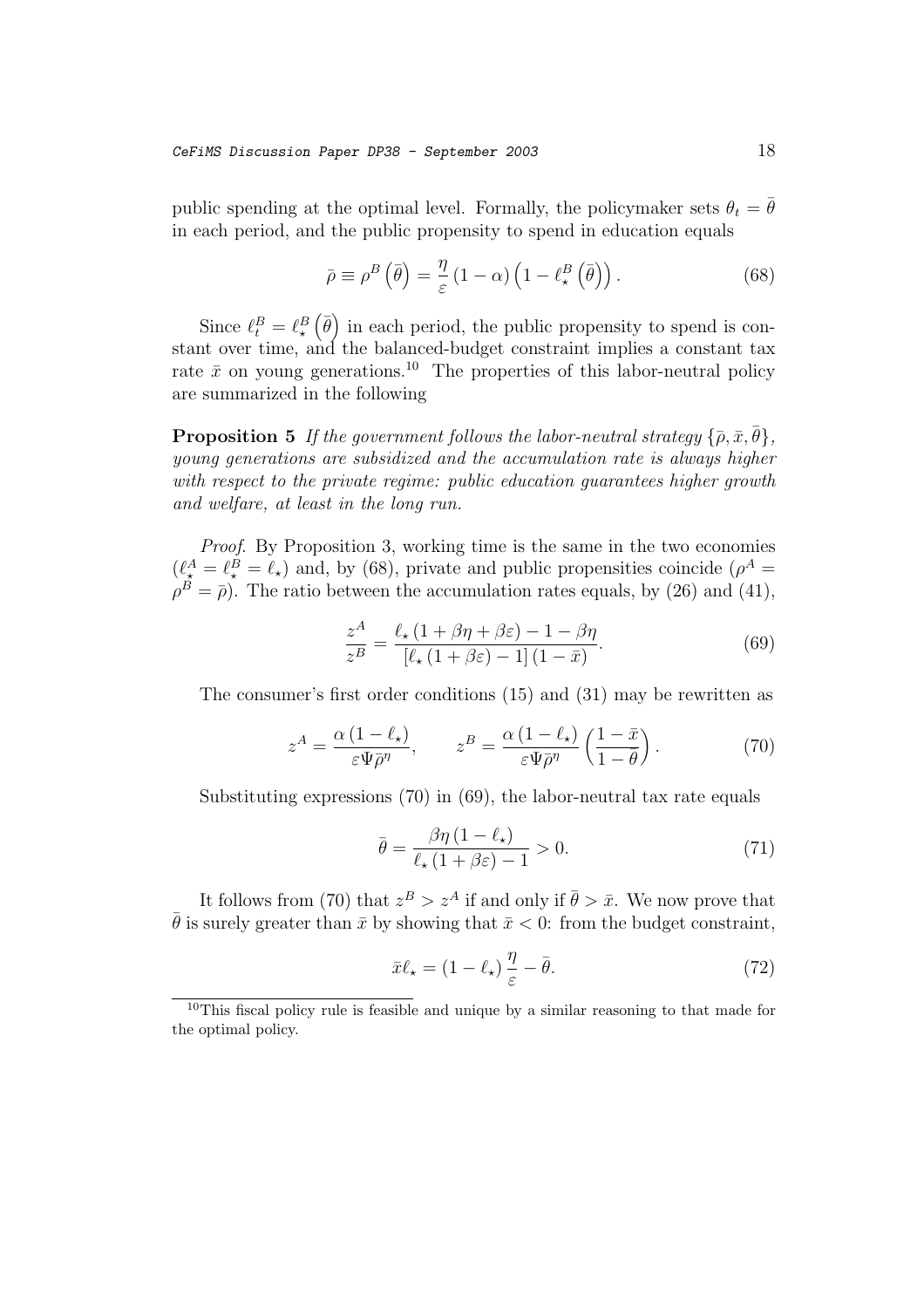Substituting the critical rate (71), it is easily proven that  $\bar{x} > 0$  only if

$$
\ell_{\star} \left( 1 + \beta \varepsilon \right) > 1 + \beta \varepsilon, \tag{73}
$$

which is absurd since  $\ell_{\star} < 1$ . Therefore, young generations are subsidized. Since  $\bar{\theta} > 0 > \bar{x}$ , it derives from (70) that  $z^B > z^{\bar{A}}$ . By (43), the asymptotic levels of the output-human capital ratio  $y$  in the two regimes are

$$
y_{ss}^A = \left(z^A\right)^{\frac{\alpha}{1-\alpha(1-\eta)}} < y_{ss}^B = \left(z^B\right)^{\frac{\alpha}{1-\alpha(1-\eta)}},\tag{74}
$$

and, by (42), also  $k_{ss}^B > k_{ss}^A$ . Expression (74) implies that, in the long run, the spending ratio is higher in the public school system  $(\bar{\rho}y_{ss}^B > \bar{\rho}y_{ss}^A)$ . Therefore, long run growth is higher in the economy with public education:

$$
\Psi (1 - \ell_{\star})^{\varepsilon} \left( \bar{\rho} y_{ss}^A \right)^{\eta} = \varphi_{ss}^A < \varphi_{ss}^B = \Psi (1 - \ell_{\star})^{\varepsilon} \left( \bar{\rho} y_{ss}^B \right)^{\eta} . \tag{75}
$$

As regards welfare, choosing  $t_0$  large enough, the welfare gap  $U_t^B - U_t^A$ can be written as

$$
\Lambda^B - \Lambda^A + \log\left(\frac{k_{ss}^B}{k_{ss}^A}\right)^{1+\alpha\beta} + \sum_{j=0}^{t_0} \log\left(\frac{\varphi_j^B}{\varphi_j^A}\right)^{1+\beta} + (t - t_0) \log\left(\frac{\varphi_{ss}^B}{\varphi_{ss}^A}\right)^{1+\beta}, \tag{76}
$$

where we have substituted (67) in (66). Since  $k_{ss}^B > k_{ss}^A$  and  $\varphi_{ss}^B > \varphi_{ss}^A$ , all terms in (76) except the gap  $(\Lambda^B - \Lambda^A)$  are surely positive. Even if  $\Lambda^B < \Lambda^A$ , the last term grows indefinitely and dominates for  $t$  sufficiently large, yielding  $U_t^B > U_t^A$  in the long run. Note that we have not assumed  $\varepsilon + \eta = 1$ .

When labor supply effects are neutralized by tax policy, studying in the public regime implies higher disposable income for young generations, and higher saving rates in the long run.<sup>11</sup> This *crowding-in* effect sustains economic activity in the short run, allowing the government to finance high

<sup>&</sup>lt;sup>11</sup>The crowding-in effect of fiscal policy builds on the fact that *private* education expenditures would be financed out of disposable income by young generations. Whether this is a realistic assumption is an empirical question: in this regard, some evidence suggests that human capital formation is typically constrained, even in most industrialized countries (see Buiter and Kletzer, 1995; De Gregorio, 1996; and the empirical literature quoted therein).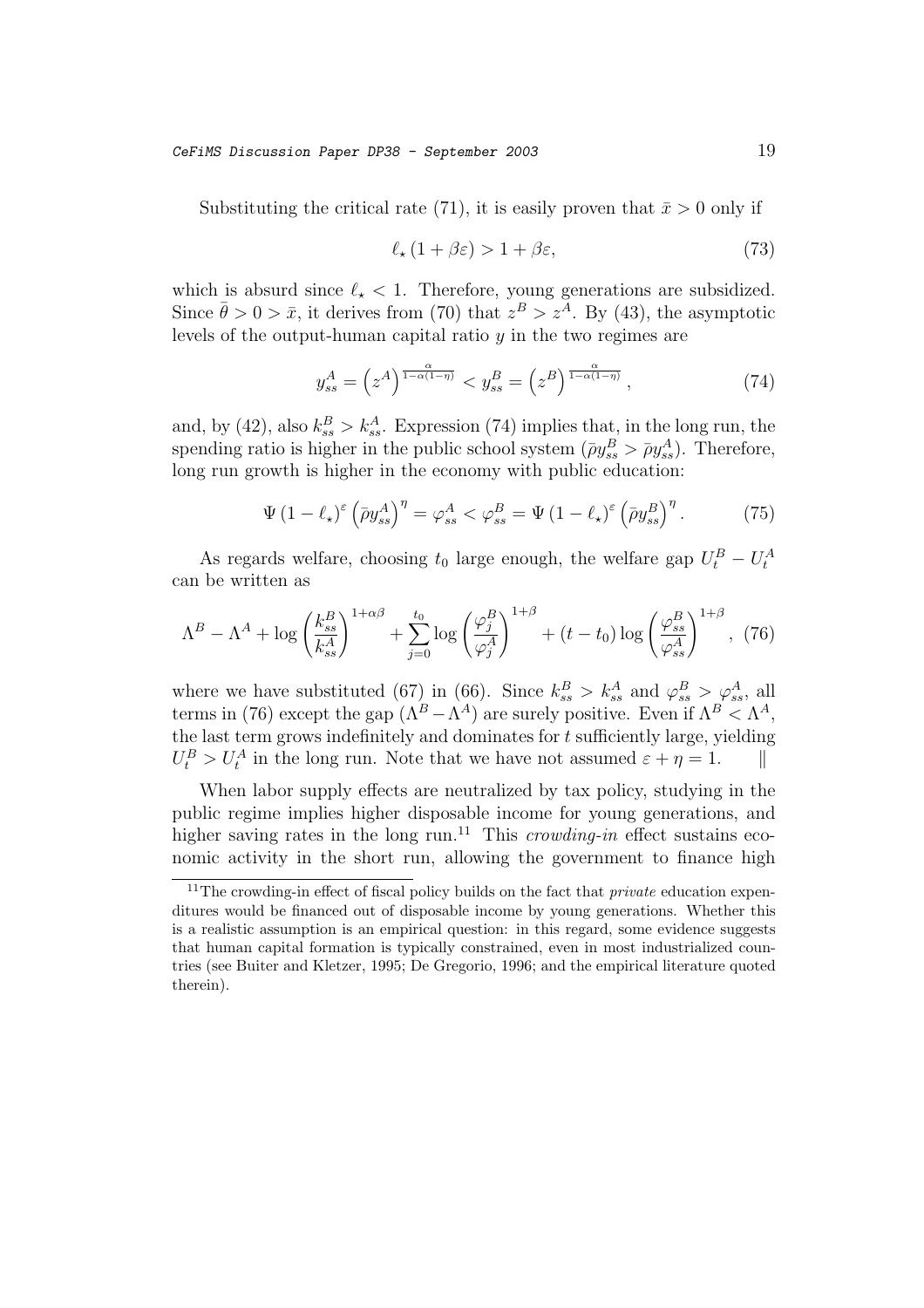education expenditures, and hence to obtain high growth through human capital formation.<sup>12</sup>



Figure 2. Individual welfare in the public regime under the optimal policy, under labor-neutral policy, and in the private regime. Parameters values are  $\alpha =$ 0.3,  $\beta = 0.8$ ,  $\varepsilon = 0.5$ ,  $\eta = 0.5$ ,  $\Psi = 17.5$ ,  $K_0 = 10$ ,  $h_0 = 1$ . Labor-neutral taxation implies  $\bar{\theta} = 21.6\%$  and  $\bar{x} = -7.4\%$ , whereas optimal policy implies  $\theta^* = -18.9\%$  and  $x^* = 40.5\%$ . Asymptotic growth rates equal 2.6% (private regime), 8.4% (labor-neutral policy), and 13.5% (optimal policy).

<sup>&</sup>lt;sup>12</sup>This mechanism can be exploited by an infinite number of alternative tax policies where the tax burden is supported by adults. The labor-neutral case  $\theta = \bar{\theta}$  is only a convenient benchmark to draw analytical comparisons. In general, the growth-maximizing policy is neither 'optimal' nor 'labor-neutral': if the government aims exclusively at maximizing long-run growth, the appropriate policy mix depends on whether the learning process is studying-intensive (high  $\varepsilon$ ) or spending intensive (high  $\eta$ ).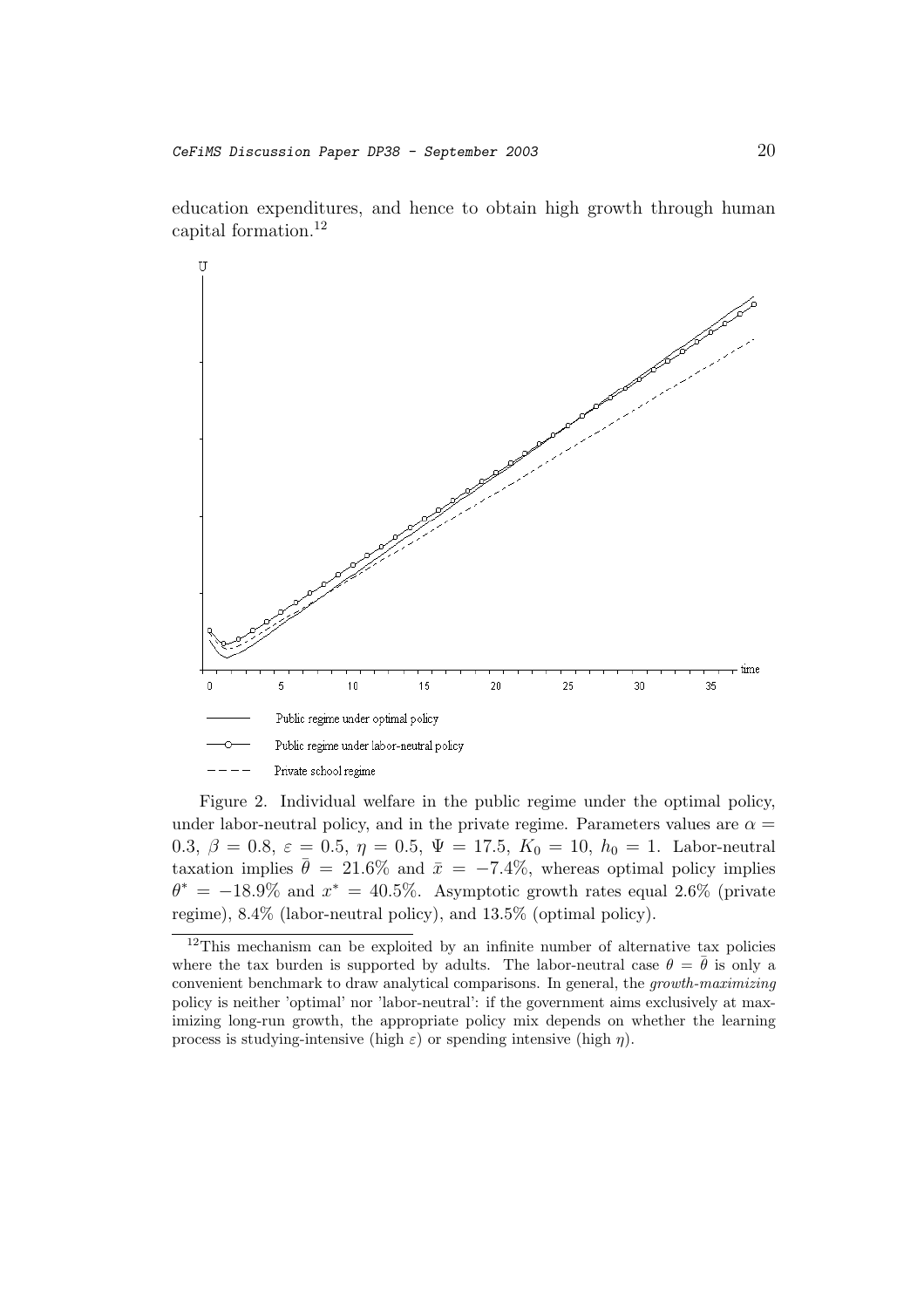We now compare individual welfare among the private regime, the public regime under the optimal policy, and the public regime under labor-neutral taxation, in a numerical example. Figure 2 depicts the time paths of lifetime utility in the three cases: the optimal policy brings the highest long-run growth, but low economic activity in the short run; under the labor-neutral policy, short-run productivity is increased through private investments in physical capital, and the welfare gain of public education is distributed more equally among generations;<sup>13</sup> the private regime exhibits low growth in the long run, and occupies a middle position in the short run. These results suggest that optimal policies might not be attractive for a policymaker aiming at preserving the welfare of close-to-the present generations, especially when the net welfare gain of optimal taxation becomes positive only in the very long run (e.g. Figure 2).

# **5 Conclusions**

We have analyzed the effects of public investments in education financed through proportional taxes on labor earnings. Human capital formation is the engine of economic growth, and agents face a tradeoff between studying and working in the first period of life. We have shown that public education increases growth when savings and/or human capital formation are stimulated by suitable fiscal policies. In related work, Glomm and Ravikumar (1992) show that public education is growth-reducing with respect to a private school system, in a model with parental bequests and no physical capital. Our results hinge on different assumptions: physical capital is essential for production, and private education is self-financed by young generations. In this setting, private education crowds-out savings by reducing disposable income, hence public education may relieve the tradeoff between physical and human capital.

We have studied the effects of alternative tax policies on growth and welfare. Since agents do not internalize the benefits of knowledge transmission, public spending and taxes may be used to replicate optimal allocations: the optimal tax policy increases studying-effort and may yield large welfare gains

<sup>13</sup>Almost by definition, labor-neutral policies imply a deadweight loss for adults in period zero: public education of those who are young in  $t = 0$  must be financed by a generation who experienced the previous school system. This 'first generation of adults' is implicitly left aside in our considerations about intergenerational equity.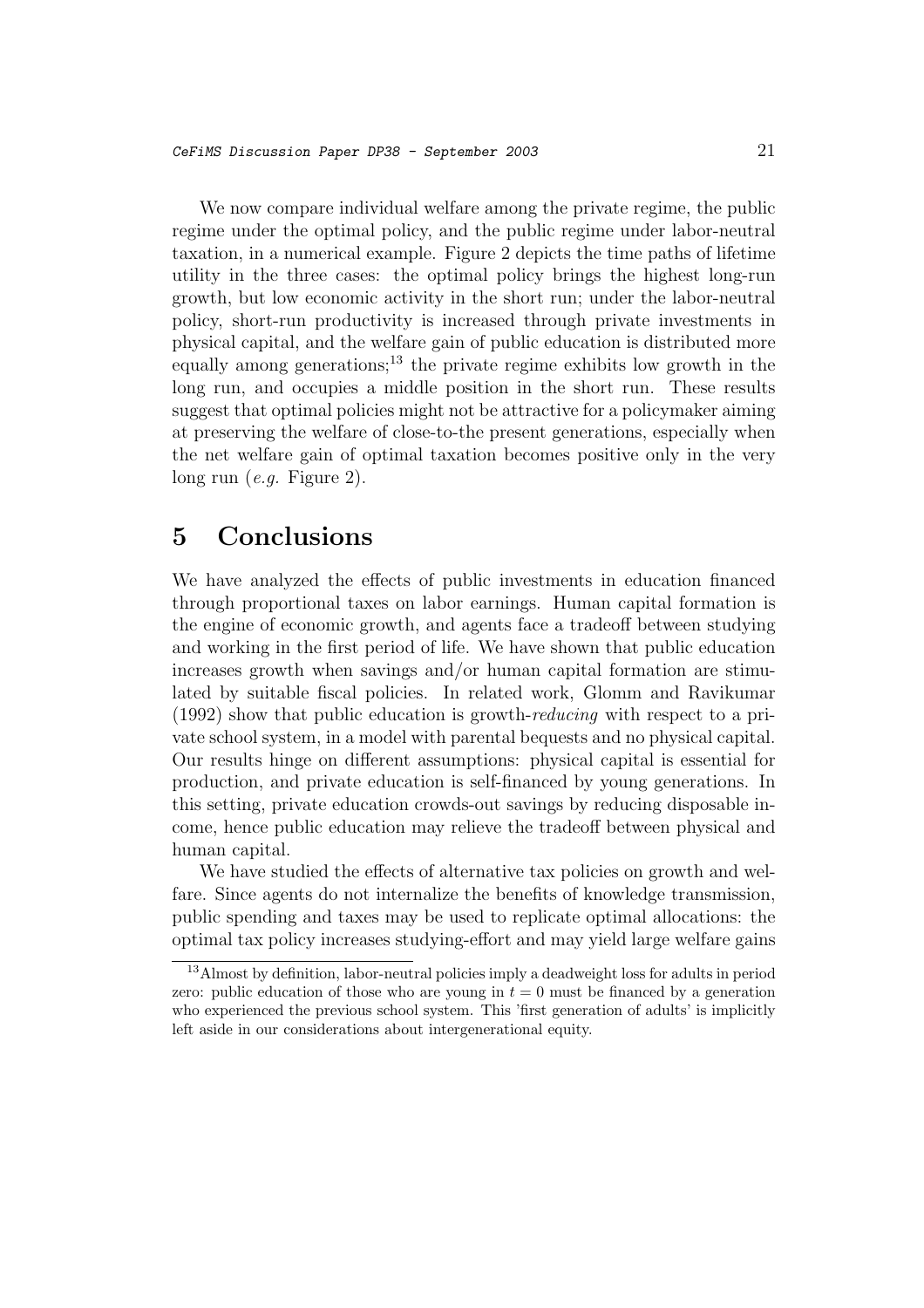in the long run. However, early-in-time generations may be worse off with respect to a pure private regime, because high tax rates on young generations reduce savings. In the opposite strategy, the government shifts the burden from the first to the second period of life: short-run activity is sustained by private investments in physical capital and, in the 'labor-neutral case', longrun growth is higher with respect to the private regime. The welfare gains of the public regime are distributed more equally among generations when the government allows young individuals to postpone education costs.

## **References**

- Aiyagari, S.R. (1995). Optimal capital income taxation with incomplete markets and borrowing constraints. Journal of Political Economy 103 (6): 1158-1175.
- Azariadis, C., Drazen, A. (1990). Threshold externalities in economic development. Quarterly Journal of Economics 105 (2): 501-526.
- Barro, R. (1990). Government spending in a simple model of endogenous growth. Journal of Political Economy 98: S103-S125.
- Bouzahzah, M., de la Croix, D., Docquier, F. (2002). Policy reforms and growth in computable OLG economies. Journal of Economic Dynamics and Control 26: 2093-2113.
- Buiter, W., Kletzer, K. (1995). Capital mobility, fiscal policy, and growth, under self-financing of human capital formation. Canadian Journal of Economics 28: S163-S194.
- De Gregorio, J. (1996). Borrowing constraints, human capital accumulation, and growth. Journal of Monetary Economics 37: 49-71.
- De Gregorio, J., Kim, S.-J. (2000). Credit markets with differences in abilities: education, distribution and growth. International Economic Review 41 (3): 579-607.
- de la Croix, D., Michel, P. (2002). A theory of economic growth Dynamics and policy in overlapping generations. Cambridge: Cambridge University Press.
- Diamond, P. (1965). National debt in a neoclassical model. American Economic Review 55: 1126-1150.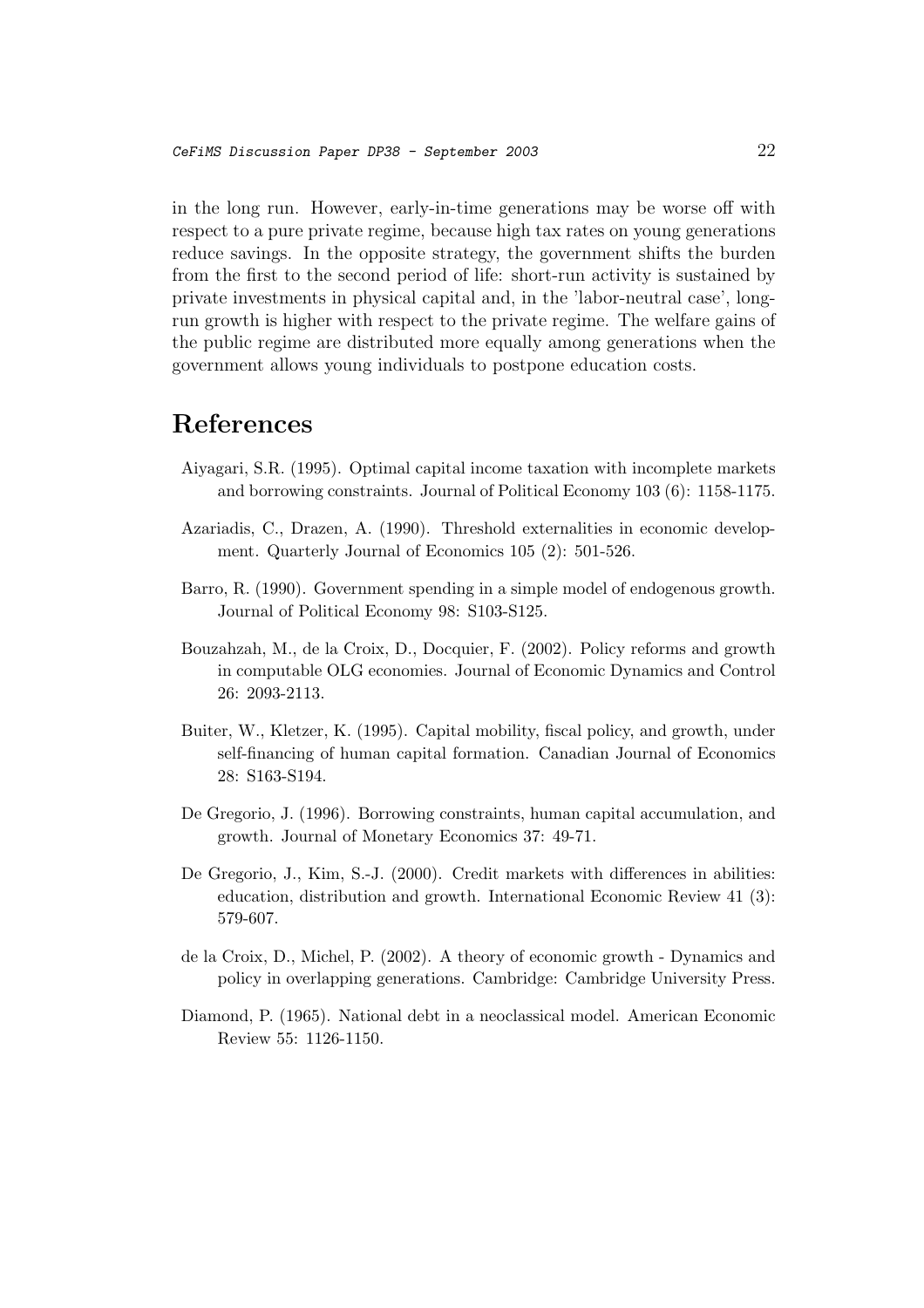- Docquier, F., Michel, P. (1999). Education subsidies, social security and growth: the implications of a demographic shock. Scandinavian Journal of Economics 101 (3): 425-440.
- Glomm, G., Ravikumar, B. (1992). Public versus private investment in human capital: endogenous growth and income inequality. Journal of Political Economy 100 (4): 818-834.
- Heijdra, B., Meijdam, L. (2002). Public investment and intergenerational distribution. Journal of Economic Dynamics and Control 26: 707-735.
- Jappelli, T., Pagano, M. (1994). Savings, growth and liquidity constraints. Quarterly Journal of Economics 109: 83-109.
- Jappelli, T., Pagano, M. (1999). The welfare effects of liquidity constraints. Oxford Economic Papers 51: 410-430.
- Lucas, R. (1988). On the mechanics of economic development. Journal of Monetary Economics 22: 3-42.
- Romer, P. (1986). Increasing returns and long-run growth. Journal of Political Economy 94: 1002-1037.
- Turnovsky, S. (1996). Fiscal policy, adjustment costs, and endogenous growth. Oxford Economic Papers 48: 361-381.
- Yakita, A. (2003). Taxation and growth with overlapping generations. Journal of Public Economics 87: 467-487.

# **Appendix**

## **A1. Lemma 1 and Lemma 2: a common proof**

The dynamics of optimal working time in the two regimes are described by equations (20) and (35). Since  $q^B$  and  $p^B$  are constant over time when the policymaker keeps  $\theta_t = \theta$  in each period, Lemma 1 and Lemma 2 can be proven by studying the generic dynamic equation

$$
\ell_{t+1} = \varepsilon q \frac{\ell_t}{1 - \ell_t} - p,\tag{A1}
$$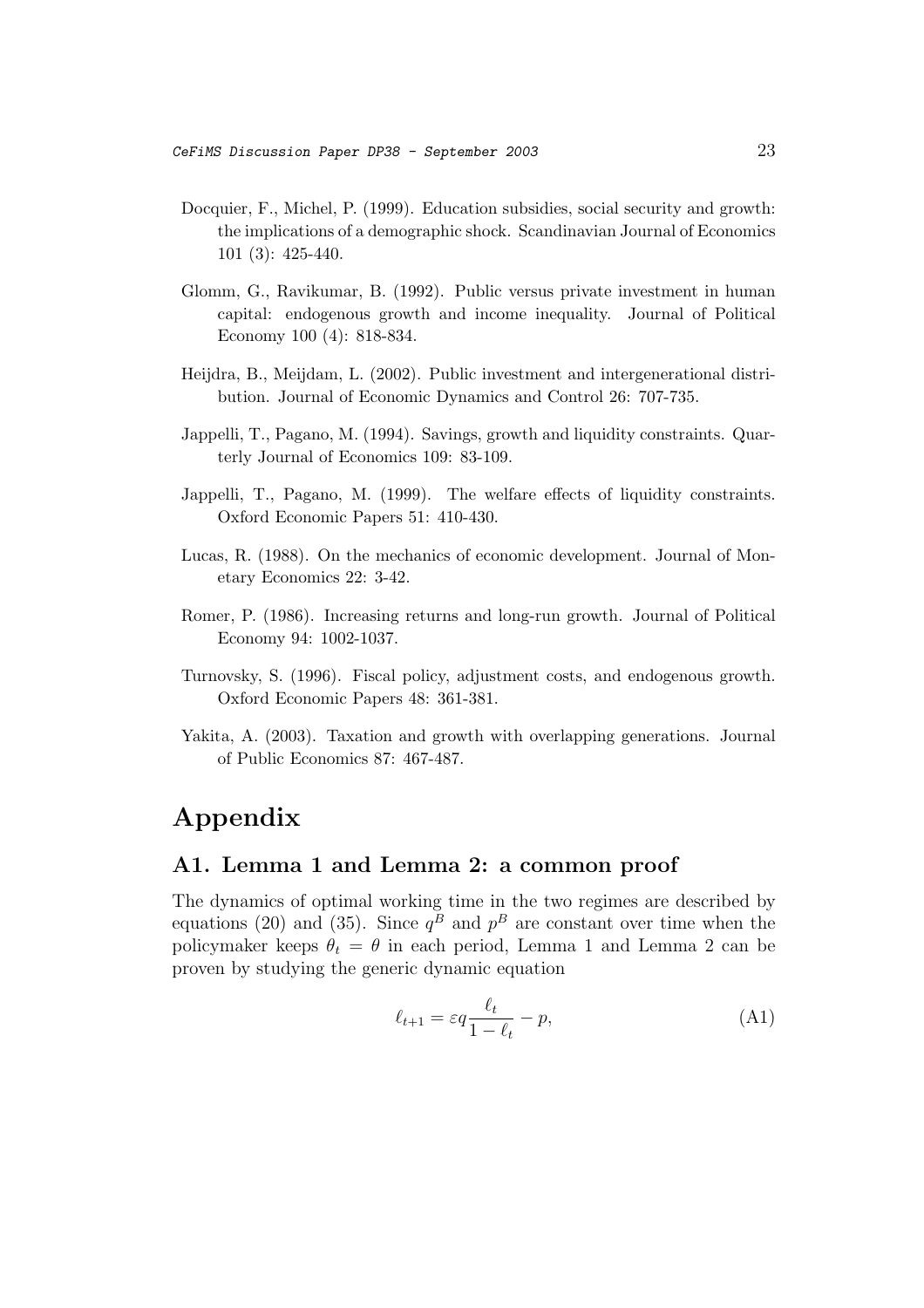where we have suppressed the superscript  $i = A, B$  to simplify notation. Taking the limits on the right hand side of (A1) we obtain  $\lim_{\ell \to 0} \ell_{t+1} = -p$ and  $\lim_{\ell_t\to 1} \ell_{t+1} = +\infty$ , that imply the existence of a stationary solution  $\ell_{t+1} = \ell_t$ . Rewriting (A1) as

$$
\ell_{t+1} = -q \left(\frac{\varphi_{\ell_t}}{\varphi_t}\right) \ell_t - p,
$$

the derivative

$$
\chi(\ell_t) = \frac{\partial \ell_{t+1}}{\partial \ell_t} = -q \left[ \frac{\varphi_{\ell_t}}{\varphi_t} + \ell_t \left( \frac{\varphi_{\ell_t \ell_t}}{\varphi_t} \right) - \ell_t \left( \frac{\varphi_{\ell_t}}{\varphi_t} \right)^2 \right]
$$

is strictly positive, implying that the stationary equilibrium  $\ell_{\star}$  is unique. Setting  $\ell_{t+1} = \ell_t$  in (A1) gives a second-order equation in  $\ell$  with two roots of opposite sign: since  $p > 1$ , the positive root is  $\ell_{\star}$  as defined by equations (22) and (38). Evaluating  $\chi$  at  $\ell_t = \ell_{\star}$  gives

$$
\chi\left(\ell_{\star}\right) = \frac{p + \ell_{\star}}{\ell_{\star}} - q\ell_{\star} \left[ \frac{\varphi_{\ell_{t}\ell_{t}}}{\varphi_{t}} - \left( \frac{\varphi_{\ell_{t}}}{\varphi_{t}} \right)^{2} \right] > 1 + \frac{p^{A}}{\ell_{\star}^{A}} > 1,
$$

which implies that optimal working time displays unstable dynamics outside the stationary equilibrium  $\ell_{\star}$ . Consequently, working time jumps at the optimal level  $\ell_{\star}$  in period zero and is constant thereafter.  $\|\cdot\|$ 

## **A2. Proof of Proposition 3**

Since  $q^B$  and  $p^B$  depend on the tax rate on adult generations, optimal working time in the public regime is a function of  $\theta$ . To simplify notation, we define  $\Gamma = 1 - \theta$  and study the function  $\ell_{\star}^{B}(\Gamma)$ . Setting  $\Omega = 1 - \varepsilon q^{B} - p^{B}$  we can write, by  $(38)$ ,

$$
\ell_{\star}^{B} = \frac{1}{2}\Omega + \frac{1}{2}\sqrt{(\Omega)^{2} + 4p^{B}},\tag{A2}
$$

which implies

$$
\frac{\partial \ell_{\star}^{B}}{\partial \Gamma} = \frac{1}{2} \left( \Omega_{\Gamma} + \frac{2\Omega_{\Gamma}\Omega + 4p_{\Gamma}^{B}}{2\sqrt{\Omega^{2} + 4p^{B}}} \right), \tag{A3}
$$

where  $p_{\Gamma}^{B} = \partial p^{B}/\partial \Gamma > 0$  and  $\Omega_{\Gamma} = \partial \Omega/\partial \Gamma < 0$ . We now prove property (i) of Proposition 3: the first step is to show that optimal working time  $\ell_{\star}^{\beta}$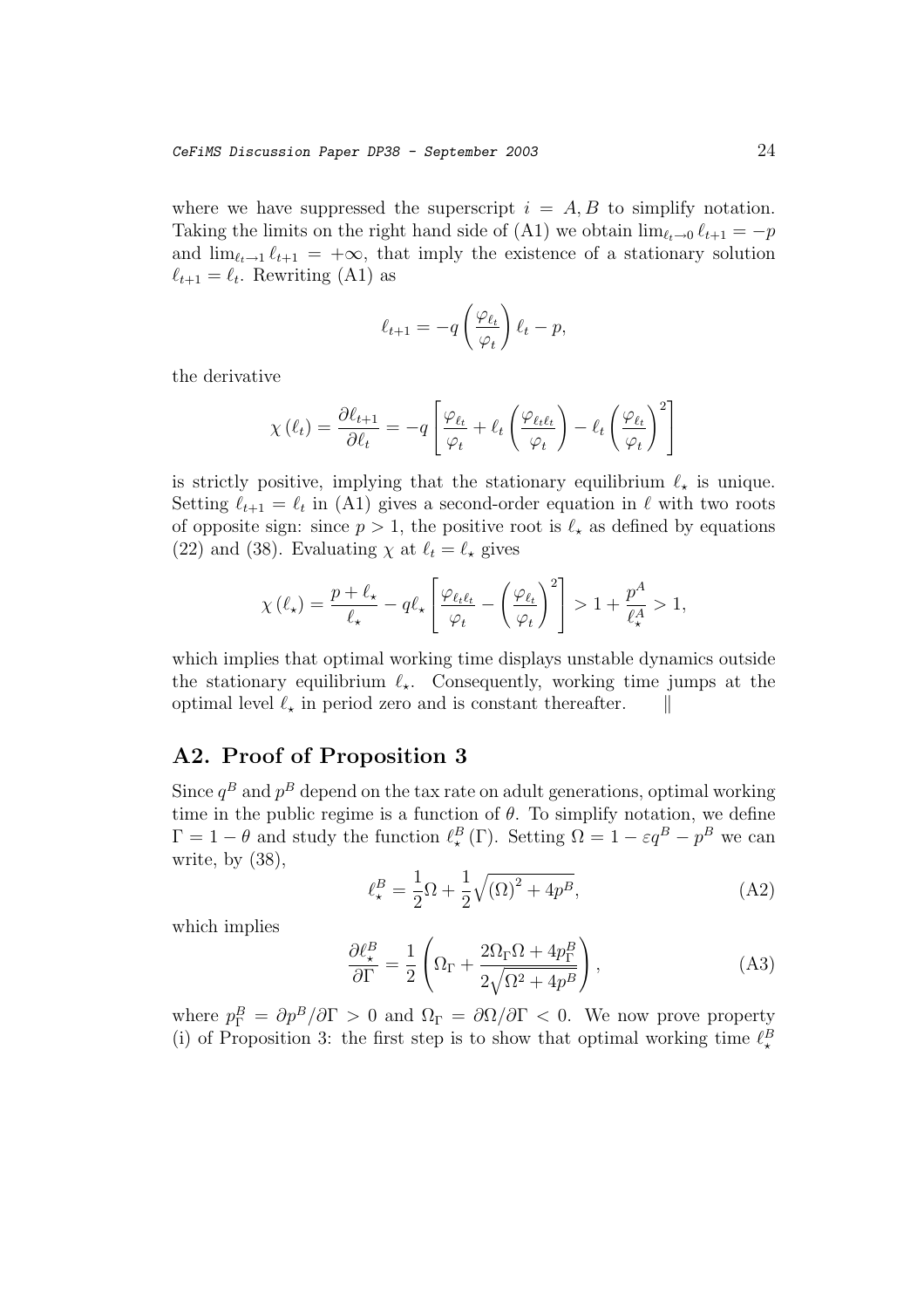decreases with  $\Gamma$ . The proof is by contradiction: assume that  $\partial \ell_{\star}^B / \partial \Gamma > 0$ : by (A3), this requires (recalling that  $\Omega_{\Gamma} < 0$ )

$$
\sqrt{(\Omega)^2 + 4p^B} - \Omega < 2\frac{p_{\Gamma}^B}{\Omega_{\Gamma}}.
$$

Substituting  $\ell_{\star}^B$  in this inequality we obtain  $\ell^B < \frac{p_{\Gamma}^B}{\Omega_{\Gamma}} + \Omega < 0$ , which is absurd. Therefore  $\partial \ell_{\star}^{B}/\partial \Gamma < 0$ , *i.e.* optimal working time  $\ell_{\star}^{B}$  is increasing in the tax rate  $\theta$ . The behavior of  $\ell_{\star}^{B}$  as  $\Gamma$  goes from 0 to  $+\infty$  is as follows: on the one hand, from (36), (37) and (A2),  $\lim_{\Gamma \to 0} \ell_{\star}^{B} = 1$ ; on the other hand, after applying de l'Hospital's rule, it can be shown that  $\lim_{\Gamma \to \infty} \ell_{\star}^{B} = \ell_{\min}^{B}$  (a detailed proof is available from the author). These results imply property (i) in Proposition 3.

Property (ii) derives from property (i): looking at figure 1, since  $\ell_{\star}^{B}$  decreases monotonically from 1 to  $\ell_{\min}^B$  as  $\Gamma$  goes from 0 to  $+\infty$ , there is a unique intersection between  $\ell_{\star}^{B}$  and  $\ell_{\star}^{A}$ . The existence of an intersection  $\ell_{\star}^{B} = \ell_{\star}^{A}$  is ensured by the fact that  $\ell_{\star}^A > \ell_{\min}^A > \ell_{\min}^B$ .

Now we prove Property (iv): when  $\Gamma = 1$  (that is, when  $\theta = 0$ ) working time is lower in the public regime. When  $\Gamma = 1$ , the coefficients  $q^A$  and  $q^B$ coincide, and optimal working time in the two economies differs only because  $p^A$  is different from  $p^B$ : setting  $q^A = q^B = q$  in equations (20) and (35),

$$
\ell_{\star}^{A} = \frac{1}{2} (1 - \varepsilon q - p^{A}) + \frac{1}{2} \sqrt{(1 - \varepsilon q - p^{A})^{2} + 4p^{A}},
$$
  

$$
\ell_{\star}^{B} = \frac{1}{2} (1 - \varepsilon q - p^{B}) + \frac{1}{2} \sqrt{(1 - \varepsilon q - p^{B})^{2} + 4p^{B}}.
$$

By (21) and (37), we know that  $p^B < p^A$ . Hence, if  $\partial \ell^i_{\star}/\partial p^i > 0$ , working time in the public regime is unambiguously lower than in the private regime. In fact, little algebra shows that (evaluating  $\partial \ell^i_{\star}/\partial p^i$  and substituting (A1) in the resulting expression)

$$
\frac{\partial \ell_{\star}^i}{\partial p^i} = \frac{1-\ell_{\star}^i}{\sqrt{\left(1-\varepsilon q - p^i\right)^2+4p^i}} > 0,
$$

which implies that  $\ell_{\star}^B < \ell_{\star}^A$  when  $\theta = 0$ . This result also implies Property (iii):  $\ell_{\star}^{B}$  is increasing in  $\hat{\theta}$ , hence  $\ell_{\star}^{B}$  coincides with  $\ell_{\star}^{A}$  only for a strictly positive value of  $\theta$ , which is the labor-neutral rate  $\bar{\theta}$ .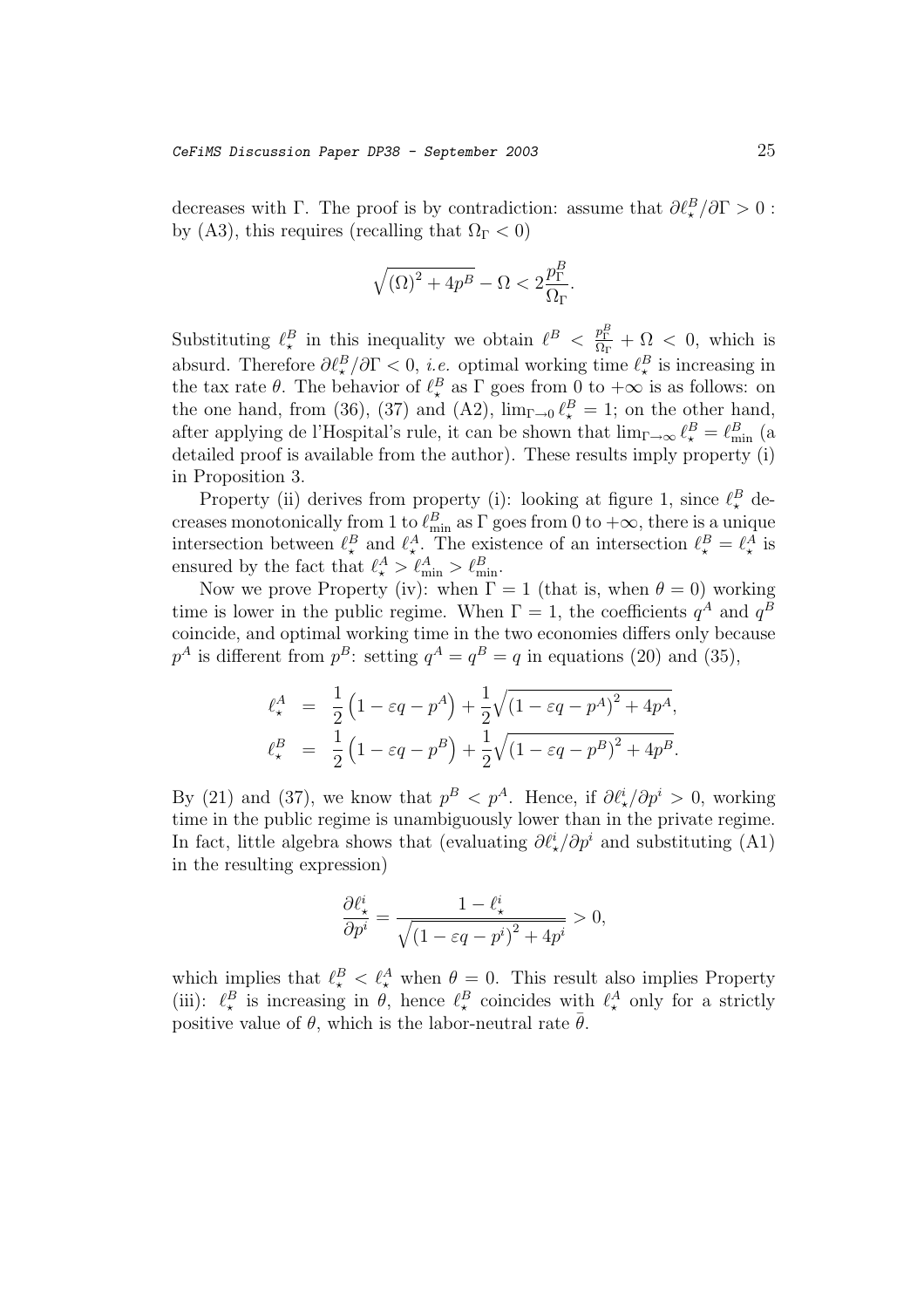#### **A3. Derivation of the optimality condition (55)**

From (50) and (53), the optimal allocation requires

$$
\lambda_{t-1}^{h} = \lambda_{t}^{K} (1 - \alpha) y_{t} \left( 1 + \ell_{t} - \frac{\eta}{\varepsilon} (1 - \ell_{t}) - \frac{\varphi_{t}}{\varphi_{\ell_{t}}} \right),
$$

which implies

$$
\frac{\lambda_{t-1}^h H_t}{\lambda_{t-1}^K K_t} = \frac{1-\alpha}{\alpha} \left( 1 + \ell_t - \frac{\eta}{\varepsilon} \left( 1 - \ell_t \right) - \frac{\varphi_t}{\varphi_{\ell_t}} \right). \tag{A4}
$$

Substituting the optimality condition (51) in (31) we obtain

$$
\frac{1 - \theta_{t+1}}{1 - x_t} = \frac{\alpha}{1 - \alpha} \cdot \frac{\lambda_t^h H_{t+1}}{\lambda_t^K K_{t+1}}.
$$
 (A5)

Posticipating (A4) and substituting the resulting equation in (A5) gives the optimality condition (55) in the text.

## **A4. Derivation of equation (65)**

We now derive the asymptotic growth ratio  $(\varphi_{ss}^{A}/\varphi_{ss}^{B})$  when the optimal policy is enacted in economy B. In general, by (43) and (44), the ratio  $(\varphi_{ss}^A/\varphi_{ss}^B)$ equals

$$
\frac{\varphi_{ss}^{A}}{\varphi_{ss}^{B}} = \frac{\Psi\left(1 - \ell_{\star}^{A}\right)^{\varepsilon}\left(\rho^{A} y_{ss}^{A}\right)^{\eta}}{\Psi\left(1 - \ell_{\star}^{B}\right)^{\varepsilon}\left(\rho_{t}^{B} y_{ss}^{B}\right)^{\eta}} = \frac{\left(1 - \ell_{\star}^{A}\right)^{\varepsilon}\left(\rho^{A}\right)^{\eta}\left(z^{B}\right)^{\frac{\alpha\eta}{1 - \alpha(1 - \eta)}}}{\left(1 - \ell_{\star}^{B}\right)^{\varepsilon}\left(\rho_{t}^{B}\right)^{\eta}\left(z^{B}\right)^{\frac{\alpha\eta}{1 - \alpha(1 - \eta)}}}.
$$
(A6)

From (31), the accumulation rate in the public regime can be expressed as

$$
z^{B} = \frac{\alpha \left(1 - \ell_{\star}^{B}\right)}{\varepsilon \Psi \left(\rho_{t}^{B}\right)^{\eta}} \left(\frac{1 - x_{t}}{1 - \theta_{t+1}}\right),
$$

whereas, in the private regime,

$$
z^{A} = \frac{\alpha \left(1 - \ell_{\star}^{A}\right)}{\varepsilon \Psi \left(\rho^{A}\right)^{\eta}}.
$$

Substituting these expressions for  $z^A$  and  $z^B$  in (A6), and using (24), (53), and (56), we obtain expression (65) in the text.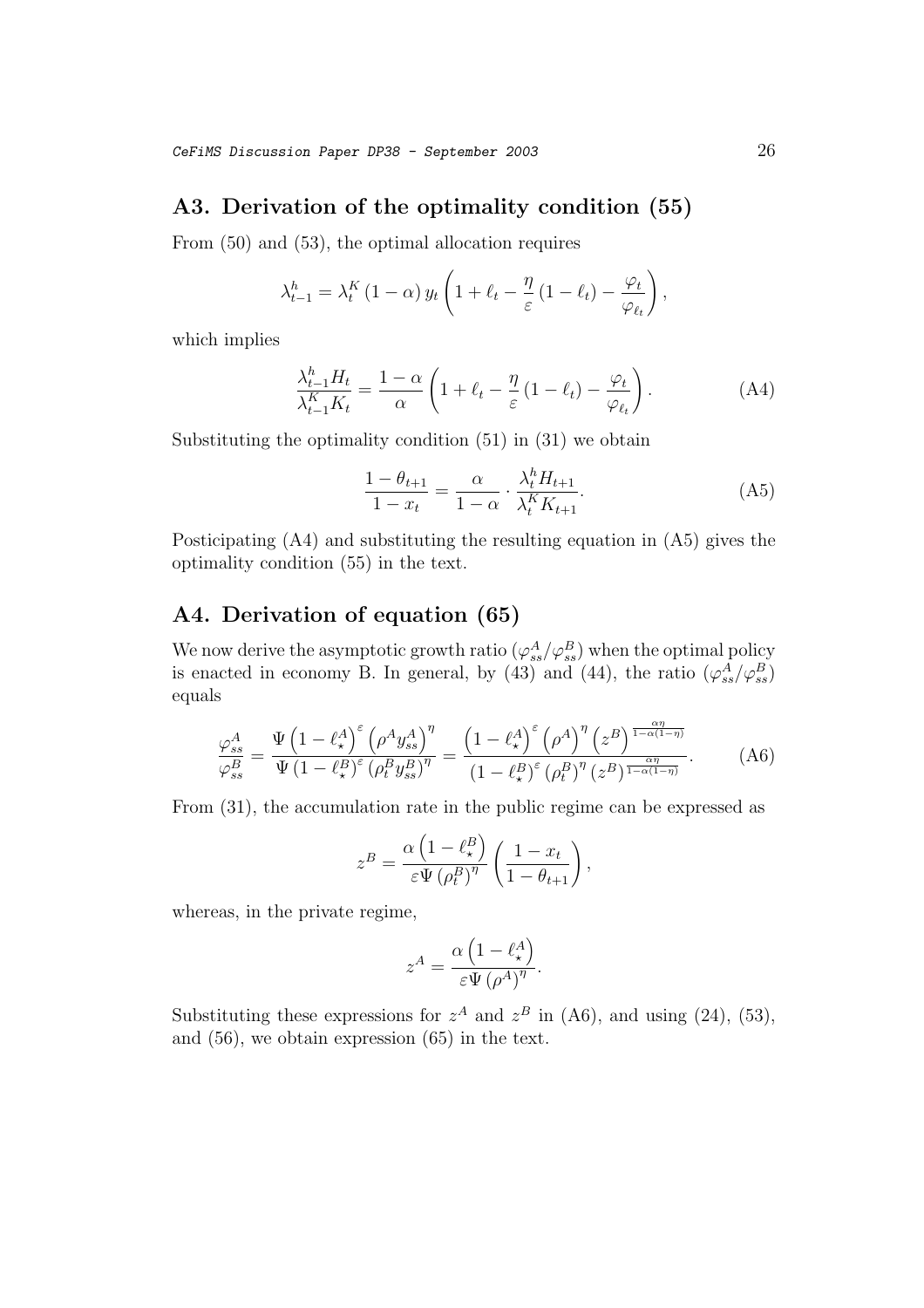## **A5. Individual welfare**

The optimal levels of consumption in the first period of life in the two economies are  $c_t^A = \zeta^A Y_t$  and  $c_t^B = \zeta^B Y_t$ , where the marginal propensities to consume equal

$$
\zeta^{A} = \frac{\delta (1 - \alpha)}{1 + \beta} \left( \frac{1 - \eta - (1 - \varepsilon \eta) \ell^{A}}{n \varepsilon (1 + \delta \ell^{A})} \right), \tag{A7}
$$

$$
\zeta^{B} = \frac{\delta (1 - \alpha)}{\varepsilon (1 + \beta)} \left[ \frac{1 - \ell_{t}^{B} (1 - \varepsilon)}{1 + \delta \ell} \right] (1 - x). \tag{A8}
$$

Equations (A7) and (A8) derive from substituting the consumer's first order conditions in individual budget constraints  $(12)-(14)$  and  $(27)-(30)$ , respectively. By (13) and (28), the optimal levels of second-period consumption are

$$
d_{t+1}^i = \alpha \beta \left(\frac{Y_t^i}{K_{t+1}^i}\right) \zeta^i Y_{t+1}^i, \qquad i = A, B. \tag{A9}
$$

Setting the aggregate saving rate  $K_{t+1}^i/Y_t^i = \tilde{z}^i$ , it derives from (25) and (40) that  $\tilde{z}^i = z^i \Psi \left(1 - \ell_{\star}^i\right)^{\varepsilon} \left(\rho^i\right)^{\eta}$ . Using this result, substituting (A7), (A8), and (A9) in (9), lifetime utilities  $U_t^i$  along the optimal path may be written as

$$
U_t^i = \log \zeta^i + \beta \log \alpha \beta \left( \zeta^i / \tilde{z}^i \right) + \log Y_t^i + \beta \log \left( \tilde{z}^i Y_t^i \right)^{\alpha} \left( H_{t+1}^i \right)^{1-\alpha}, \quad (A10)
$$

where the last term derives from  $Y_{t+1} = K_{t+1}^{\alpha} H_{t+1}^{1-\alpha}$ . Substituting,  $\log Y_t^i =$  $\log k_{t+1}^i + \log H_{t+1}^i - \log \tilde{z}^i$  in eq.(A10) yields

$$
U_t^i = (1+\beta)\log\left(\frac{\zeta^i}{\tilde{z}^i}\right) + \beta\log\alpha\beta + (1+\alpha\beta)\log k_{t+1}^i + (1+\beta)\log\left(H_{t+1}^i\right). \tag{A11}
$$

From (5), the dynamic equation of aggregate human capital implies

$$
H_{t+1}^i = H_0^i \prod_{j=0}^t \varphi_j^i, \tag{A12}
$$

where  $H_0^i = (1 + \ell_{\star}^i) h_0$ , where  $h_0 = h_0^A \equiv h_0^B$  by assumption. Substituting (A12) in (A11) and rearranging terms we obtain equation (66) in the text, where the static terms in the two regimes equal

$$
\Lambda^A = \beta \log \alpha \beta (1-\alpha) + \log \left[ \frac{1-\eta - \ell_{\star}^A (1-\varepsilon-\eta)}{\ell_{\star}^A (1+\beta\eta+\beta\varepsilon) - 1 - \beta\eta} \right]^{1+\beta} \left( H_0^A \right)^{1+\beta},
$$